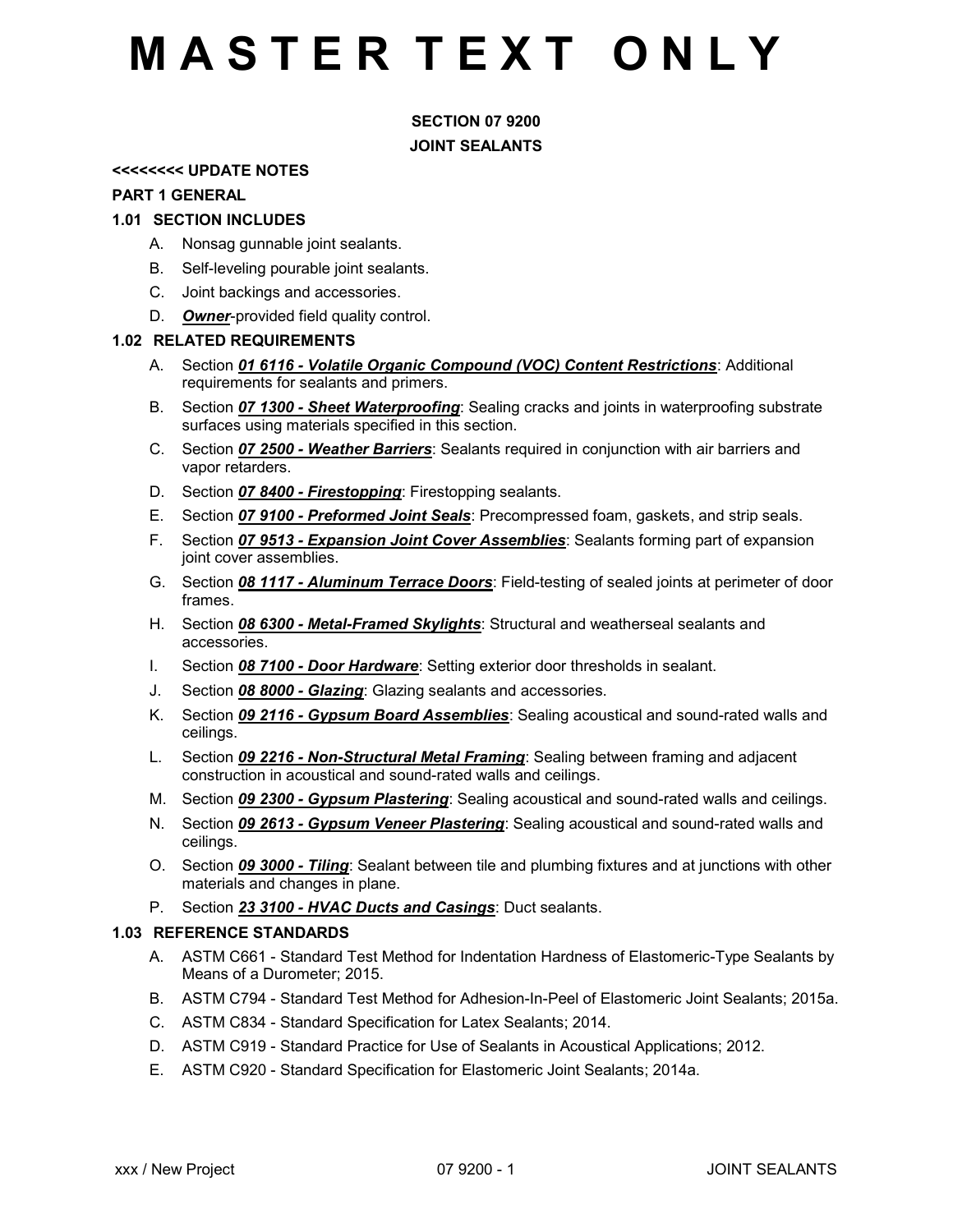# **MASTER TEXT ONLY**

- F. ASTM C1087 Standard Test Method for Determining Compatibility of Liquid-Applied Sealants with Accessories Used in Structural Glazing Systems; 2016.
- G. ASTM C1193 Standard Guide for Use of Joint Sealants; 2016.
- H. ASTM C1248 Standard Test Method for Staining of Porous Substrate by Joint Sealants; 2008 (Reapproved 2012).
- I. ASTM C1311 Standard Specification for Solvent Release Sealants; 2014.
- J. ASTM C1330 Standard Specification for Cylindrical Sealant Backing for Use with Cold Liquid-Applied Sealants; 2002 (Reapproved 2013).
- K. ASTM C1521 Standard Practice for Evaluating Adhesion of Installed Weatherproofing Sealant Joints; 2013.
- L. ASTM D2240 Standard Test Method for Rubber Property--Durometer Hardness; 2015.
- M. SCAQMD 1168 South Coast Air Quality Management District Rule No.1168; current edition.
- N. SWRI (VAL) SWR Institute Validated Products Directory; Current Listings at www.swrionline.org.

### 1.04 SUBMITTALS

- A. See Section 01 3000 Administrative Requirements, for submittal procedures.
- B. Product Data for Sealants: Submit manufacturer's technical data sheets for each product to be used, that includes the following.
	- 1. Physical characteristics, including movement capability, VOC content, hardness, cure time, and color availability.
	- 2. List of backing materials approved for use with the specific product.
	- 3. Substrates that product is known to satisfactorily adhere to and with which it is compatible.
	- 4. Substrates the product should not be used on.
	- 5. Substrates for which use of primer is required.
	- 6. Substrates for which laboratory adhesion and/or compatibility testing is required.
	- 7. Installation instructions, including precautions, limitations, and recommended backing materials and tools.
	- 8. Sample product warranty.
	- 9. Certification by manufacturer indicating that product complies with specification requirements.
	- 10. SWRI Validation: Provide currently available sealant product validations as listed by SWRI (VAL) for specified sealants.
- C. Product Data for Accessory Products: Submit manufacturer's technical data sheet for each product to be used, including physical characteristics, installation instructions, and recommended tools.
- D. Color Cards for Selection: Where sealant color is not specified, submit manufacturer's color cards showing standard colors available for selection.
- E. Samples for Verification: Where custom sealant color is specified, obtain directions from Architect and submit at least two physical samples for verification of color of each required sealant.
- F. Sustainable Design Documentation: For sealants and primers, submit VOC content and emissions documentation as specified in Section 01 6116.
- G. Preconstruction Laboratory Test Reports: Submit at least four weeks prior to start of installation.
- H. Installation Plan: Submit at least four weeks prior to start of installation.
- I. Preinstallation Field Adhesion Test Plan: Submit at least two weeks prior to start of installation.
- J. Field Quality Control Plan: Submit at least two weeks prior to start of installation.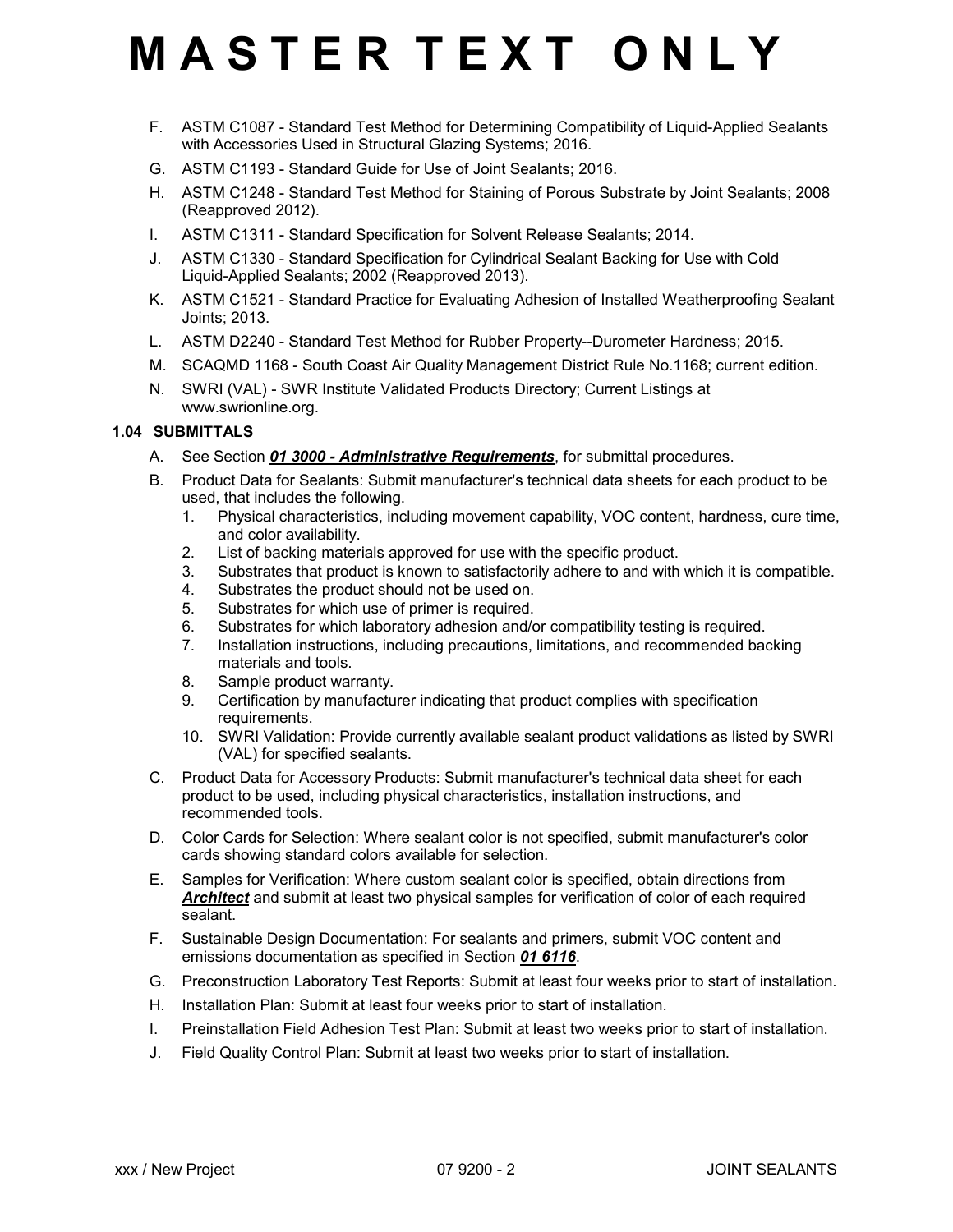- K. Preinstallation Field Adhesion Test Reports: Submit filled out Preinstallation Field Adhesion Test Reports log within <<10 days; or \_\_\_\_\_\_>> after completion of tests; include bagged test samples and photographic records.
- L. Installation Log: Submit filled out log for each length or instance of sealant installed.
- M. Field Quality Control Log: Submit filled out log for each length or instance of sealant installed, within  $\le$  10 days; or  $\ge$  >> after completion of inspections/tests; include bagged test samples and photographic records, if any.

### 1.05 QUALITY ASSURANCE

- A. Maintain <<**one copy; or \_\_\_\_ copies>>** of<< **each; \_\_\_\_\_; or None N/A>>** referenced document covering installation requirements on site.
- B. Manufacturer Qualifications: Company specializing in manufacturing the products specified in this section with minimum  $\leq$  three; or  $\geq$  >> years $\leq$  documented;  $\leq$  ; or None -N/A>> experience.
- C. Installer Qualifications: Company specializing in performing the work of this section and with at least <<*three; or* \_\_\_\_\_>> years of << *documented; \_\_\_\_; or None - N/A>>* experience << and approved by manufacturer; or None - N/A>>.
- D. Testing Agency Qualifications: Independent firm specializing in performing testing and inspections of the type specified in this section.
- E. Preconstruction Laboratory Testing: Arrange for sealant manufacturer(s) to test each combination of sealant, substrate, backing, and accessories.
	- 1. Adhesion Testing: In accordance with ASTM C794.
	- 2. Compatibility Testing: In accordance with ASTM C1087.
	- 3. Stain Testing: In accordance with ASTM C1248<<; required only for stone substrates;; required only for masonry substrates;;  $\qquad$ ; or None - N/A>>.
	- 4. Allow sufficient time for testing to avoid delaying the work.
	- 5. Deliver to manufacturer sufficient samples for testing.
	- 6. Report manufacturer's recommended corrective measures, if any, including primers or techniques not indicated in product data submittals.
	- 7. Testing is not required if sealant manufacturer provides data showing previous testing, not older than 24 months, that shows satisfactory adhesion, lack of staining, and compatibility.
- F. Installation Plan: Include schedule of sealed joints, including the following.
	- 1. Joint width indicated in contract documents.
	- 2. Joint depth indicated in contract documents; to face of backing material at centerline of joint.
	- 3. Method to be used to protect adjacent surfaces from sealant droppings and smears, with acknowledgement that some surfaces cannot be cleaned to like-new condition and therefore prevention is imperative.
	- 4. Approximate date of installation, for evaluation of thermal movement influence.
	- 5. Installation Log Form: Include the following data fields, with known information filled out.
		- a. Unique identification of each length or instance of sealant installed.
			- b. Location on project.
			- c. Substrates.
			- d. Sealant used.
			- e. Stated movement capability of sealant.
			- f. Primer to be used, or indicate as "No primer" used.
			- g. Size and actual backing material used.
			- h. Date of installation.
			- i. Name of installer.
			- j. Actual joint width; provide space to indicate maximum and minimum width.
			- k. Actual joint depth to face of backing material at centerline of joint.
			- l. Air temperature.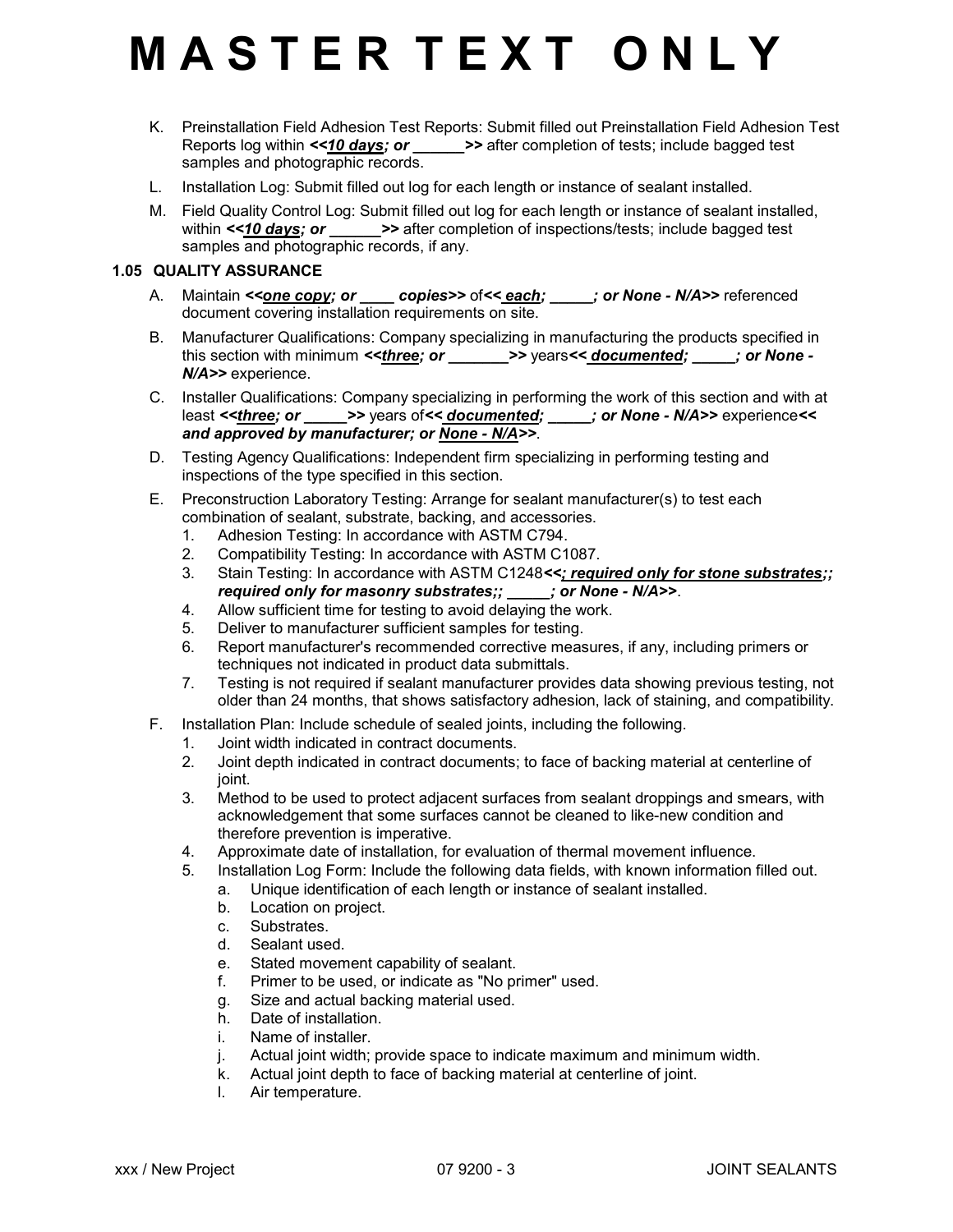- G. Preinstallation Field Adhesion Test Plan: Include destructive field adhesion testing of one sample of each combination of sealant type and substrate, except interior acrylic latex sealants, and include the following for each tested sample.
	- 1. Identification of testing agency.
	- 2. Name(s) of sealant manufacturers' field representatives who will be observing
	- 3. Preinstallation Field Adhesion Test Log Form: Include the following data fields, with known information filled out.
		- a. Substrate; if more than one type of substrate is involved in a single joint, provide two entries on form, for testing each sealant substrate side separately.
		- b. Test date.
		- c. Location on project.
		- d. Sealant used.
		- e. Stated movement capability of sealant.
		- f. Test method used.
		- g. Date of installation of field sample to be tested.
		- h. Date of test.
		- i. Copy of test method documents.
		- j. Age of sealant upon date of testing.
		- k. Test results, modeled after the sample form in the test method document.<br>I. Indicate use of photographic record of test.
		- l. Indicate use of photographic record of test.

------- Following is related to FIELD QUALITY CONTROL, coordinate with Owner/Architect-------

- H. Owner will employ an independent testing agency to perform the field quality control inspection and testing as referenced in PART 3 of this section and as follows, to prepare and submit the field quality control plan and log, and to provide recommendations of remedies in the case of failure.
	- 1. Contractor shall cooperate with testing agency and repair failures discovered and destructive test location damage.
- I. Field Quality Control Plan:
	- 1. Visual inspection of entire length of sealant joints.
	- 2. Non-destructive field adhesion testing of sealant joints, except interior acrylic latex sealants.
		- a. Test the entire length of every sealant joint.
		- b. For each different sealant and substrate combination, allow for one test every <<12 inches (305 mm); \_\_\_\_\_ inches (\_\_\_\_\_ mm)>> in the first <<10 linear feet (3 linear  $\overline{\text{meters}}$ ; linear feet (linear meters)>> of joint and one test every <<24 inches (610 mm); \_\_\_\_\_ inches (\_\_\_\_\_ mm)>> thereafter.
		- c. If any failures occur in the first  $\leq 10$  linear feet (3 linear meters); linear feet ( $\frac{1}{2}$  linear meters)>>, continue testing at <<12 inch (305 mm);  $\frac{1}{2}$  inch mm)>> intervals at no extra cost to Owner.
	- 3. Destructive field adhesion testing of sealant joints, except <<*interior acrylic latex* sealant; interior sealant joints; or  $\rightarrow$ 
		- a. For each different sealant and substrate combination, allow for one test every <<100 feet (30 meters); \_\_\_\_\_ feet (\_\_\_\_\_ meters)>> in the first << $1000$  linear feet (305  $\overline{l}$  linear meters);  $\overline{r}$  linear feet ( $\overline{l}$  linear meters)>>, and one test per <<1000 **linear feet (305 meters); \_\_\_\_\_ linear feet (\_\_\_\_\_ linear meters)>>** thereafter, or once per floor on each elevation.
		- b. If any failures occur in the first <<1000 linear feet (305 linear meters); linear feet (
		linear meters) >>, continue testing at frequency of one test per <<500 linear feet (152 linear meters); linear feet ( \_\_\_\_ linear meters) >> at no extra cost to Owner.
	- 4. Field testing agency's qualifications.
	- 5. Field Quality Control Log Form: Show same data fields as on Preinstallation Field Adhesion Test Log, with known information filled out and lines for multiple tests per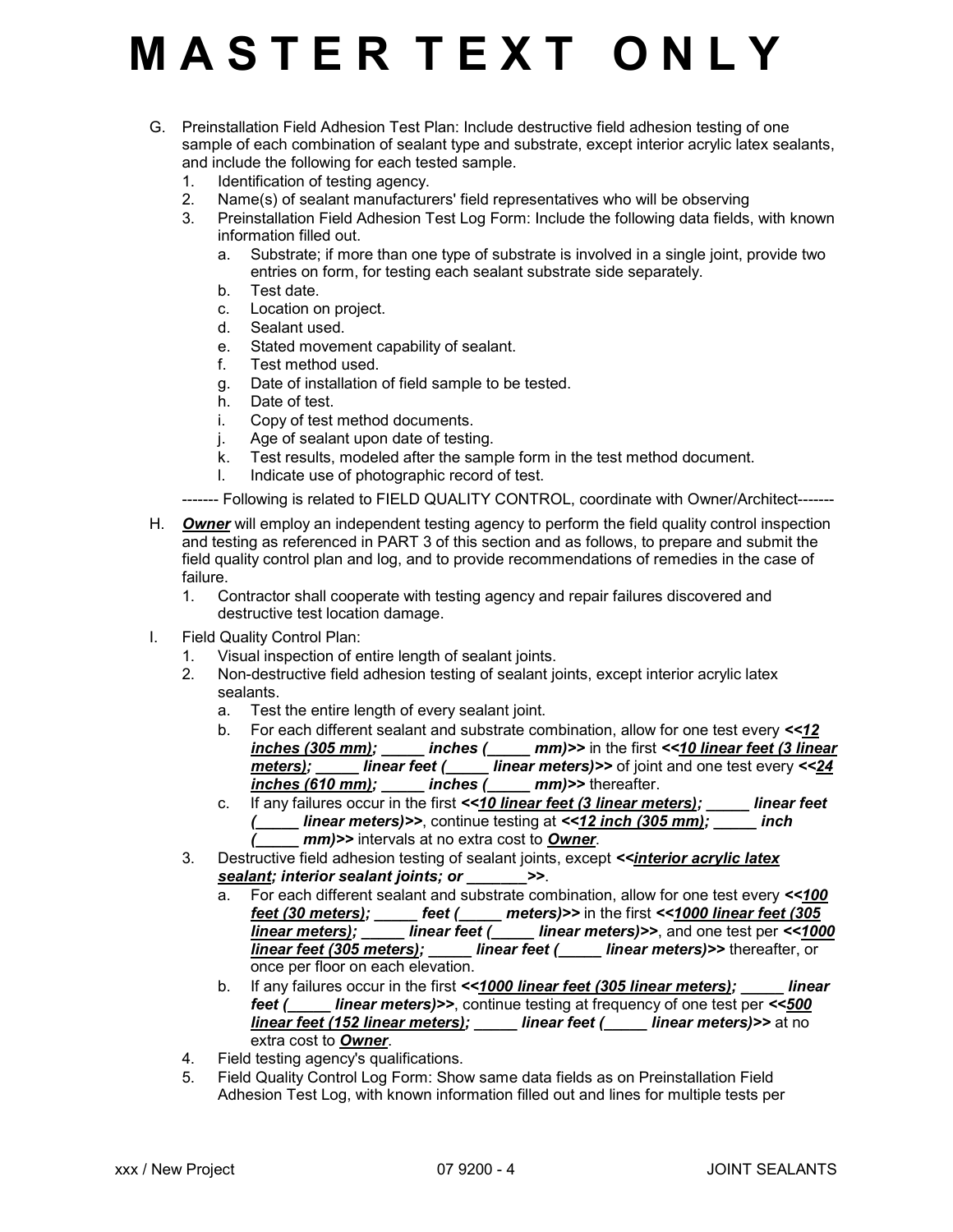sealant/substrate combinations; include visual inspection and specified field testing; allow for possibility that more tests than minimum specified may be necessary.

- J. Field Adhesion Test Procedures:
	- 1. Allow sealants to fully cure as recommended by manufacturer before testing.
	- 2. Have a copy of the test method document available during tests.
	- 3. Take photographs or make video records of each test, with joint identification provided in the photos/videos; for example, provide small erasable whiteboard positioned next to joint.
	- 4. Record the type of failure that occurred, other information required by test method, and the information required on the Field Quality Control Log.
	- 5. When performing destructive tests, also inspect the opened joint for proper installation characteristics recommended by manufacturer, and report any deficiencies.
	- 6. Deliver the samples removed during destructive tests in separate sealed plastic bags, identified with project, location, test date, and test results, to **Owner**.
	- 7. If any combination of sealant type and substrate does not show evidence of minimum adhesion or shows cohesion failure before minimum adhesion, report results to **Architect**.
- K. Non-Destructive Field Adhesion Test: Test for adhesion in accordance with ASTM C1521, using Nondestructive <<Spot; Continuous; or  $\longrightarrow$  Method.
	- 1. Record results on Field Quality Control Log.
	- 2. Repair failed portions of joints.
- L. Destructive Field Adhesion Test: Test for adhesion in accordance with ASTM C1521, using Destructive Tail Procedure.
	- 1. Sample: At least <<**18 inch (457 mm); \_\_\_ inch (\_\_\_ mm)>>** long.
	- 2. Minimum Elongation Without Adhesive Failure: Consider the tail at rest, not under any elongation stress; multiply the stated movement capability of the sealant in percent by two; then multiply  $<<1$  inch (25 mm); \_\_\_\_\_\_ inch (\_\_\_\_\_\_ mm)>> by that percentage; if adhesion failure occurs before the "1 inch mark" is that distance from the substrate, the test has failed.
	- 3. If either adhesive or cohesive failure occurs prior to minimum elongation, take necessary measures to correct conditions and re-test; record each modification to products or installation procedures.
	- 4. Record results on Field Quality Control Log.
	- 5. Repair failed portions of joints.
- M. Field Adhesion Tests of Joints: Test for adhesion using most appropriate method in accordance with ASTM C1521, or other applicable method as recommended by manufacturer.

#### 1.06 WARRANTY

- A. See Section 01 7800 Closeout Submittals, for additional warranty requirements.
- B. Correct defective work within a  $\le$  five; or  $\ge$   $\ge$  year period after Date of Substantial Completion.
- C. Warranty: Include coverage for installed sealants and accessories that fail to achieve watertight seal, exhibit loss of adhesion or cohesion, or do not cure.

### PART 2 PRODUCTS

### 2.01 MANUFACTURERS

- A. Non-Sag Sealants: Permits application in joints on vertical surfaces without sagging or slumping.
	- 1. Adhesives Technology Corporation<s; jor None N/A>>: www.atcepoxy.com/sle.
	- 2. BASF Construction Chemicals-Building Systems<<: : : or None N/A>>: www.buildingsystems.basf.com.
	- 3. Bostik Inc<< *j* or None N/A>>: www.bostik-us.com.
	- 4. Dow Corning Corporation<>>
	: or None N/A>>: www.dowcorning.com/construction/sle.
	- 5. Fortifiber Building Systems Group <<:  $\cdot$  : or None N/A>>: www.fortifiber.com/sle.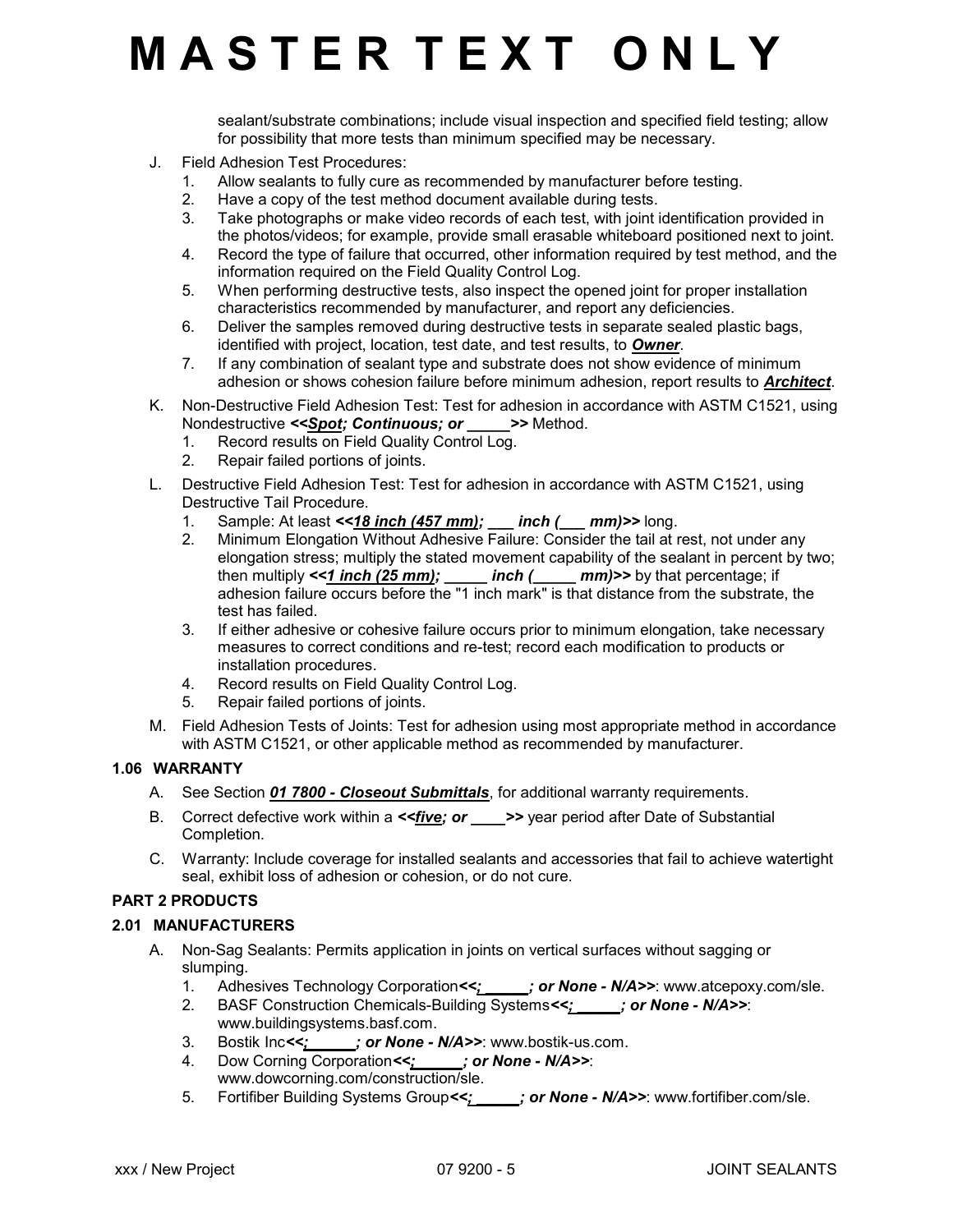- 6. Franklin International, Inc<< $\frac{y}{x}$  or None N/A>>: www.titebond.com/sle.
- 7. Hilti, Inc<<; ; ; or None N/A>>: www.us.hilti.com/#sle.
- 8. Momentive Performance Materials, Inc (formerly GE Silicones)<<;  $\cdot$  ; or None -N/A>>: www.momentive.com/sle.
- 9. Pecora Corporation<>>>; or None N/A>>: www.pecora.com.
- 10. The QUIKRETE Companies<>>>  $\frac{1}{2}$  or None N/A>>: www.quikrete.com.
- 11. Tremco Global Sealants<>>  $\frac{1}{2}$  or None N/A>>: www.tremcosealants.com.
- 11. The constant of the company of the company of **None N/A>>**: www.sherwin-williams.com.
- 13. Sika Corporation<>>>  $\frac{1}{2}$  or None N/A>>: www.usa-sika.com.
- 14. Specified Technologies Inc<<; jor None N/A>>: www.stifirestop.com/#sle.
- 15. W.R. Meadows, Inc<<;  $\overline{\phantom{a}}$ ; or None N/A>>: www.wrmeadows.com/sle.
- 16. \_\_\_\_\_\_\_\_\_\_.
- 17. Substitutions: <<See Section 49 49; or Not permitted>>.
- B. Self-Leveling Sealants: Pourable or self-leveling sealant that has sufficient flow to form a smooth, level surface when applied in a horizontal joint.
	- 1. Adhesives Technology Corporation<s; jor None N/A>>: www.atcepoxy.com/sle.
	- 2. BASF Construction Chemicals-Building Systems<<; yer None N/A>>: www.buildingsystems.basf.com.
	- 3. Bostik Inc< $\leq$  \_\_\_\_\_; or None N/A>>: www.bostik-us.com.
	- 4. Dayton Superior Corporation<<<u>; \_\_\_\_</u>; or None N/A>>: www.daytonsuperior.com.
	- 5. Dow Corning Corporation<>>: y or None N/A>>: www.dowcorning.com/construction/sle.
	- 6. Pecora Corporation <<: jor None N/A>>: www.pecora.com.
	- 7. The QUIKRETE Companies<<; jer None N/A>>: www.quikrete.com.
	- 8. Tremco Global Sealants<<<u>; .</u>; **or None N/A>>**: www.tremcosealants.com.
	- 9. Sherwin-Williams Company<<: \_ \_ \_; or None N/A>>: www.sherwin-williams.com.
	- 10. Sika Corporation<<<u>; jor None N/A>>:</u> www.usa-sika.com.
	- 11. W.R. Meadows, Inc<< *j* or None N/A>>: www.wrmeadows.com/sle.
	- $12.$
	- 13. Substitutions: <<See Section 49 49; or Not permitted>>.

### 2.02 JOINT SEALANT APPLICATIONS

---- EDIT SCOPE CAREFULLY -- Exclude items not applicable, and add others ----

- A. Scope:
	- 1. Exterior Joints: Seal open joints, whether or not the joint is indicated on the drawings, unless specifically indicated not to be sealed. Exterior joints to be sealed include, but are not limited to, the following items.
		- a. Wall expansion and control joints.
		- b. Joints between door, window, and other frames and adjacent construction.
		- c. Joints between different exposed materials.
		- d. Openings below ledge angles in masonry.
		- e. Other joints indicated below.
	- 2. Interior Joints: Do not seal interior joints unless specifically indicated to be sealed. Interior joints to be sealed include, but are not limited to, the following items.
		- a. Joints between door, window, and other frames and adjacent construction.
		- b. In sound-rated wall and ceiling assemblies, gaps at electrical outlets, wiring devices, piping, and other openings; between wall/ceiling and other construction; and other flanking sound paths.
			- 1) Exception: Such gaps and openings in << gypsum board; plaster; and >> finished stud walls and suspended ceilings.
			- 2) Exception: Through-penetrations in sound-rated assemblies that are also fire-rated assemblies.
		- c. Other joints indicated below.
	- 3. Do not seal the following types of joints.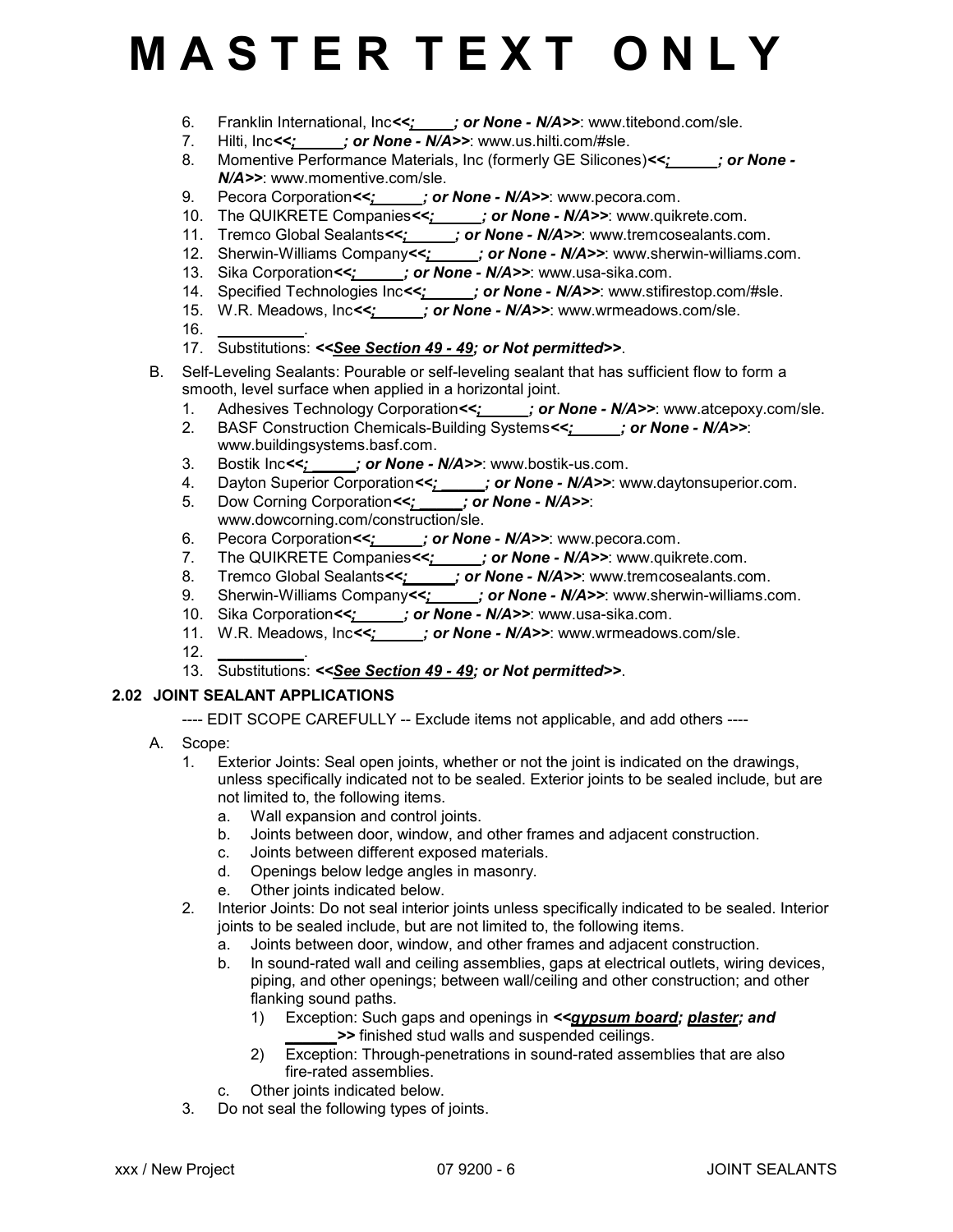- a. Intentional weepholes in masonry.
- b. Joints indicated to be treated with manufactured expansion joint cover or some other type of sealing device.
- c. Joints where sealant is specified to be provided by manufacturer of product to be sealed.
- d. Joints where installation of sealant is specified in another section.
- e. Joints between suspended panel ceilings/grid and walls.
- B. <<**Type --; or None N/A>>Exterior Joints: Use non-sag <<***non-staining silicone;* silyl-terminated polyether/polyurethane; polyurethane; acrylic-urethane; or \_\_\_\_\_ sealant, unless otherwise indicated.
	- 1. <<**Type -; or None N/A>>Lap Joints in Sheet Metal Fabrications: Butyl rubber,** non-curing.
	- 2. <<**Type -; or None N/A>>Lap Joints between Manufactured Metal Panels: Butyl** rubber, non-curing.
	- 3. <<**Type -; or None N/A>>Control and Expansion Joints in Concrete Paving:** Self-leveling <<*polyurethane "traffic-grade"; or \_\_\_\_\_* >> sealant.
	- 4. <<**Type -: or None N/A>>Wiring Slots in Concrete Paving: Self-leveling <<epoxy;** polyurea; polyurethane; or  $\longrightarrow$  sealant.
	- 5. <<Type -; or None N/A>>Cooling Tower and Fountain Basins: Non-sag <<*polyurethane; polysulfide; or \_\_\_\_\_\_>>* sealant for continuous immersion.
- C.  $\leq$ Type -; or None N/A>>Interior Joints: Use non-sag  $\leq$ polyurethane; or  $\geq$ sealant, unless otherwise indicated.
	- 1. <<**Type -; or None N/A>>Wall and Ceiling Joints in Non-Wet Areas: << Acrylic** emulsion latex; or  $\longrightarrow$  sealant.
	- 2.  $\leq$   $\leq$   $\leq$   $\leq$   $\leq$   $\leq$   $\leq$   $\leq$   $\leq$   $\leq$   $\leq$   $\leq$   $\leq$   $\leq$   $\leq$   $\leq$   $\leq$   $\leq$   $\leq$   $\leq$   $\leq$   $\leq$   $\leq$   $\leq$   $\leq$   $\leq$   $\leq$   $\leq$   $\leq$   $\leq$   $\leq$   $\leq$   $\leq$   $\leq$   $\leq$   $\leq$   $\$ <<polyurethane; polysulfide; or \_\_\_\_\_\_>> sealant for continuous liquid immersion.
	- 3. <<**Type** -; or None N/A>>Floor Joints in Wet Areas: <<Self-leveling polyurethane "traffic-grade"; Non-sag polyurethane "traffic-grade"; Non-sag polyurethane "non-traffic-grade"; or \_\_\_\_\_\_>> sealant suitable for continuous liquid immersion.
	- 4.  $\leq$ Type  $\cdot$ ; or None N/A>>Wall, Ceiling, and Floor Joints Where Tamper-Resistance is Required: Non-sag <<tamper-resistant polyurethane; tamper-resistant silyl-terminated polyurethane; epoxy; or  $\longrightarrow$  sealant.
	- 5. <<**Type -: or None N/A>>Joints between Fixtures in Wet Areas and Floors, Walls,** and Ceilings: Mildew-resistant silicone sealant; < white; clear; or  $\rightarrow$
	- 6. << Type -; or None N/A>>In Sound-Rated Assemblies: << Acrylic emulsion latex; or  $\rightharpoonup$  >> sealant.
	- 7. <<**Type -; or None N/A>>Narrow Control Joints in Interior Concrete Slabs:** Self-leveling <<**epoxy; polyurea; polyurethane; or \_\_\_\_\_\_>>** sealant.
	- 8. <<**Type** -; or None N/A>>Other Floor Joints: <<Self-leveling polyurethane "traffic-grade"; Non-sag polyurethane "traffic-grade"; Non-sag polyurethane "non-traffic-grade"; or  $\longrightarrow$  sealant.
- D. Interior Wet Areas: << Bathrooms; restrooms; kitchens; food service areas; food processing areas; and \_\_\_\_\_\_\_>>; fixtures in wet areas include <<plumbing fixtures; food service equipment; countertops; cabinets; other similar items; and \_\_\_\_\_\_>>.
- E. Sound-Rated Assemblies: Walls and ceilings identified as "STC-rated", "sound-rated", or "acoustical".
- F. Areas Where Tamper-Resistance is Required: << As indicated on the drawings; or  $\rightarrow$

### 2.03 JOINT SEALANTS - GENERAL

A. Sealants and Primers: Provide products with levels of volatile organic compound (VOC) content as indicated in Section 01 6116.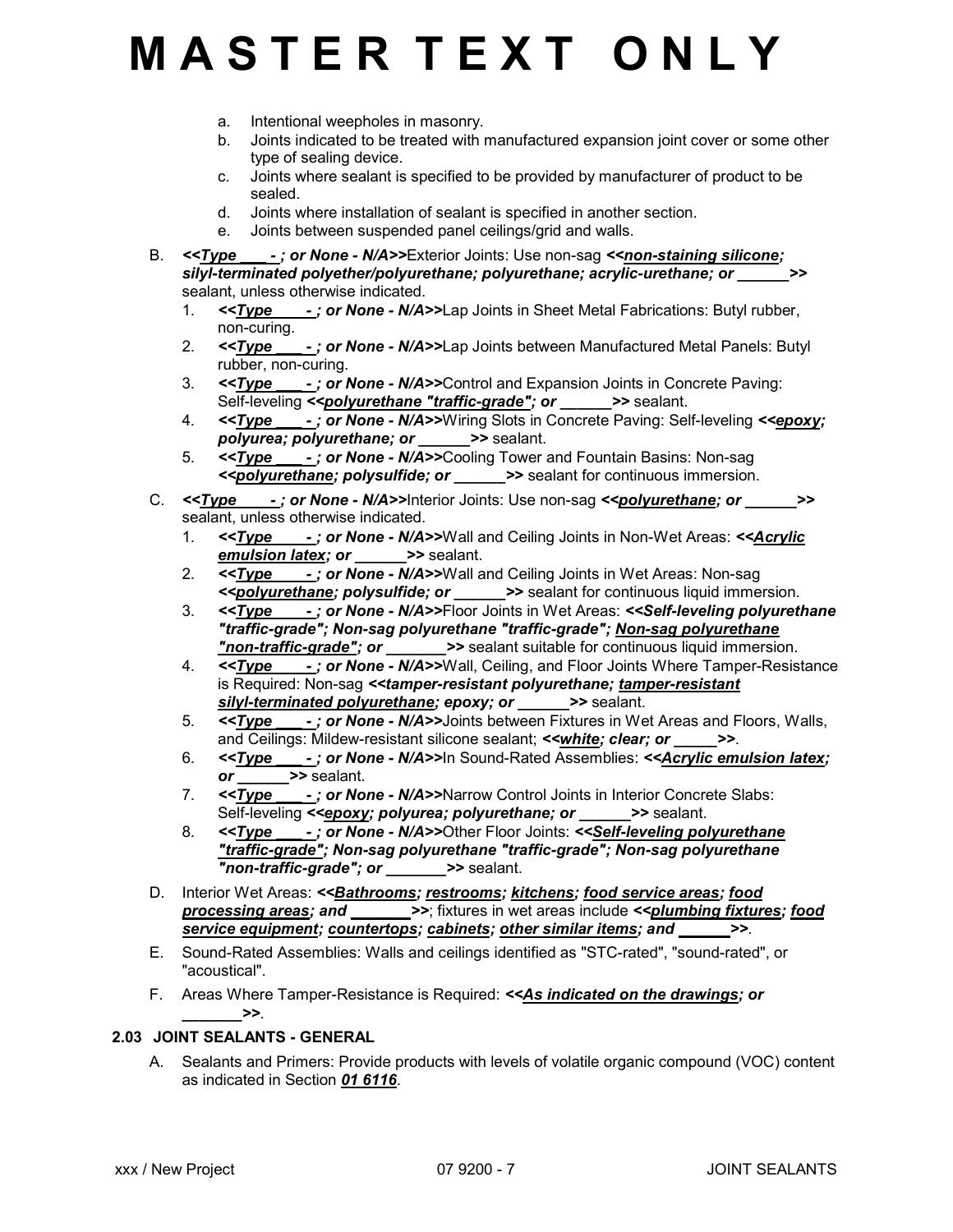- B. Sealants and Primers: Provide products having lower volatile organic compound (VOC) content than indicated in SCAQMD 1168.
- C. Colors: As indicated on the drawings.

### 2.04 NONSAG JOINT SEALANTS

- ------- Newer Silicones Better Suited For Exterior Use Than Earlier Formulations -----
- A. <<**Type -: or None N/A>>Non-Staining Silicone Sealant: ASTM C920, Grade NS, Uses** M and A; not expected to withstand continuous water immersion or traffic.
	- 1. Movement Capability: << Plus 100 percent, minus 50 percent; Plus and minus 50 percent; Plus and minus 35 percent; Plus and minus 25 percent; Plus and minus percent; or  $\rightarrow$ , minimum.
	- 2. Non-Staining To Porous Stone: Non-staining to light-colored <<*natural stone; marble; or* \_\_\_\_\_\_>> when tested in accordance with ASTM C1248.
	- 3. Dirt Pick-Up: Reduced dirt pick-up compared to other silicone sealants.
	- 4. Hardness Range:  $\le$ 15 to 35; or  $\implies$ , Shore A, when tested in accordance with ASTM C661.
	- 5. Color: <<Match adjacent finished surfaces; As scheduled; As shown on drawings; or  $\geq$
	- 6. Color: To be selected by **Architect** from manufacturer's <<**standard; full; custom; or** \_\_\_\_\_\_\_>> range.
	- 7. Cure Type: <<Single-component, neutral moisture curing; Multi-component, chemically curing; or  $\rightarrow$
	- 8. Service Temperature Range: << Minus 65 to 180 degrees F (Minus 54 to 82 degrees C);  $degrees F$  (  $degrees C$ )>>.
	- 9. Manufacturers:
		- a. Dow Corning Corporation<<: 756 SMS Building Sealant:; : or None N/A>>: www.dowcorning.com/construction/sle.
		- b. Dow Corning Corporation<<>>
		: 790 Silicone Building Sealant;; \_\_\_\_; or None -N/A>>: www.dowcorning.com/construction/sle.
		- c. Dow Corning Corporation<<>>
		: 791 Silicone Weatherproofing Sealant;< None - N/A>>: www.dowcorning.com/construction/sle.
		- d. Dow Corning Corporation<<; 795 Silicone Building Sealant;; expression N/A>>: www.dowcorning.com/construction/sle.
		- e. Pecora Corporation <<;  $\cdot$  ; or None N/A>>: www.pecora.com.
		- f. Sika Corporation<<; Sikasil WS-290;; \_\_\_\_\_\_; or None N/A>>: www.usa-sika.com.
		- g. Sika Corporation<<: Sikasil WS-295;; \_\_\_\_\_\_; or None N/A>>: www.usa-sika.com.
		- h. Sika Corporation<<; Sikasil 728NS;;  $\cdot$  ; or None N/A>>: www.usa-sika.com.  $i$ .
		- j. Substitutions: <<See Section 49 49; or Not permitted>>.
	- ------ Conventional Silicone Sealant -----
- B. <<**Type -; or None N/A>>Silicone Sealant: ASTM C920, Grade NS, Uses M and A; not** expected to withstand continuous water immersion or traffic.
	- 1. Movement Capability: << Plus 100 percent, minus 50 percent; Plus and minus 50 percent; Plus and minus 35 percent; Plus and minus 25 percent; or Plus and minus percent>>, minimum.
	- 2. Hardness Range:  $\le$ 15 to 35; or  $\implies$ , Shore A, when tested in accordance with ASTM C661.
	- 3. Color: <<Match adjacent finished surfaces; As scheduled; As shown on drawings; or  $\rightarrow$
	- 4. Color: To be selected by **Architect** from manufacturer's **<<standard; full; custom; or**  $\longrightarrow$  range.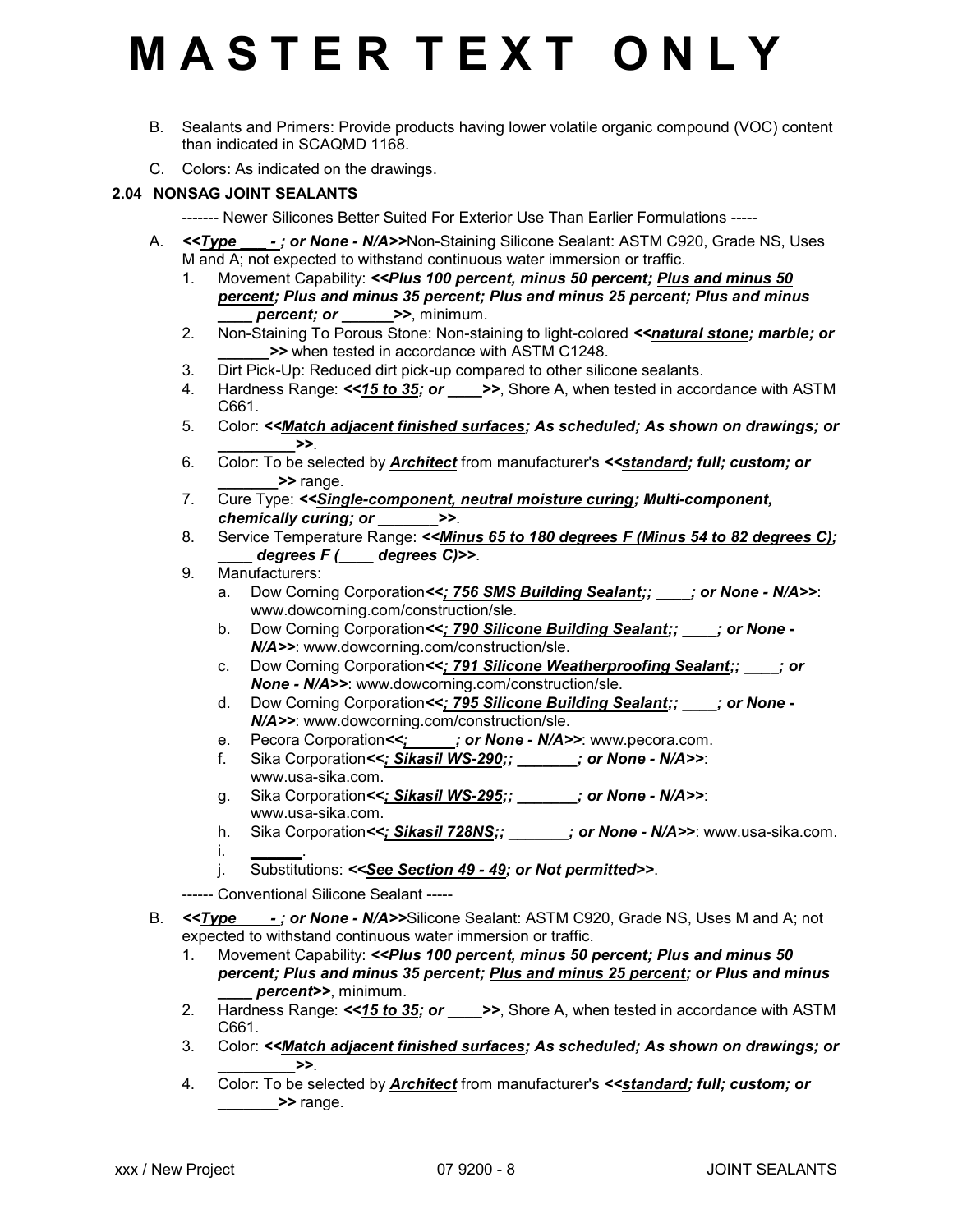- 5. Cure Type: <<Single-component, neutral moisture curing; Multi-component, chemically curing; or \_\_\_\_\_\_\_>>
- 6. Service Temperature Range: <<Minus 65 to 180 degrees F (Minus 54 to 82 degrees C); degrees  $F$  ( $\_\_\_\_$  degrees C) >>.
- 7. Manufacturers:
	- a. Fortifiber Building Systems Group<<; **Moistop Sealant;; cor None N/A>>:** www.fortifiber.com/sle.
	- b. Franklin International, Inc<<; Titebond 100% Silicone Sealant;; \_\_\_; or None -N/A>>: www.titebond.com/sle.
	- c. Dow Corning Corporation<<; 758 Silicone Weather Barrier Sealant;; \_\_\_\_; or None - N/A>>: www.dowcorning.com/construction/sle.
	- d. Pecora Corporation << ; jor None N/A>>: www.pecora.com.
	- e. Sherwin-Williams Company<<; Silicone Rubber All Purpose Sealant;; \_\_\_\_\_\_; or None - N/A>>: www.sherwin-williams.com.
	- f. Sika Corporation<<<u>; Sikasil GP;; \_\_\_\_\_\_</u>; or None N/A>>: www.usa-sika.com.
	- g. Sika Corporation<<  $\frac{1}{2}$  Sika Corporation<  $\frac{1}{2}$  Sikasil WS-295;;  $\frac{1}{2}$  or None N/A>>: www.usa-sika.com.
	- h. Sika Corporation<<; Sikasil N-Plus US;; \_\_\_\_\_\_; or None N/A>>: www.usa-sika.com.
	- i. Sika Corporation<<<u>; Sikasil 728NS;; \_\_\_\_\_\_</u>; or None N/A>>: www.usa-sika.com. j. \_\_\_\_\_\_.
	- k. Substitutions: <<See Section 49 49; or Not permitted>>.
- ------ White or Clear Mildew-Resistant -- Often Referred to as Tub & Tile or Kitchen & Bath ---
- C. <<**Type -: or None N/A>>Mildew-Resistant Silicone Sealant: ASTM C920, Grade NS,** Uses M and A; single component, mildew resistant; not expected to withstand continuous water immersion or traffic.
	- 1. Color: << White; Clear; or  $\rightarrow$
	- 2. Manufacturers:
		- a. Pecora Corporation<<; \_\_\_\_; or None N/A>>: www.pecora.com.
		- b. Sika Corporation<<: Sikasil GP;; \_\_\_\_\_\_; or None N/A>>: www.usa-sika.com.
		- $\mathbf{c}$
		- d. Substitutions: << See Section 49 49; or Not permitted>>.

------ Newer "Hybrid" Sealants with Reported Longevity of Silicone but Lower Cost --------

- D. <<Type -; or None N/A>>Silyl-Terminated <<Polyether (STPE); Polyurethane (STPU); Polyether (STPE) and Polyurethane (STPU); or  $\longrightarrow$  >> Sealant: ASTM C920, Grade NS, Uses M and A; single component; not expected to withstand continuous water immersion or traffic.
	- 1. Movement Capability: << Plus and minus 50 percent; Plus and minus 35 percent; Plus and minus 25 percent; Plus and minus \_\_\_\_ percent; or \_\_\_\_\_>>, minimum.
	- 2. Hardness Range:  $\le 20$  to 40; or  $\ge$ >, Shore A, when tested in accordance with ASTM C661.
	- 3. Color: <<Match adjacent finished surfaces; As scheduled; As shown on drawings; or  $\ge$
	- 4. Color: To be selected by Architect from manufacturer's <<standard; full; custom; or >> range.
	- 5. Service Temperature Range: <<**Minus 40 to 180 degrees F (Minus 40 to 82 degrees C)**;  $degrees F$  (  $degrees C$ )>>.
	- 6. Manufacturers:
		- a. Franklin International Inc<<; Titebond WeatherMaster ULTIMATE MP Sealant;; Titebond WeatherMaster Metal Roof Sealant;; Titebond WeatherMaster Sealant;; : or None - N/A>>: www.titebond.com/sle.
		- b. Sherwin-Williams Company<<; Stampede 100 Low-Modulus Hybrid Urethane Sealant;;  $\cdot$  ; or None - N/A>>: www.sherwin-williams.com.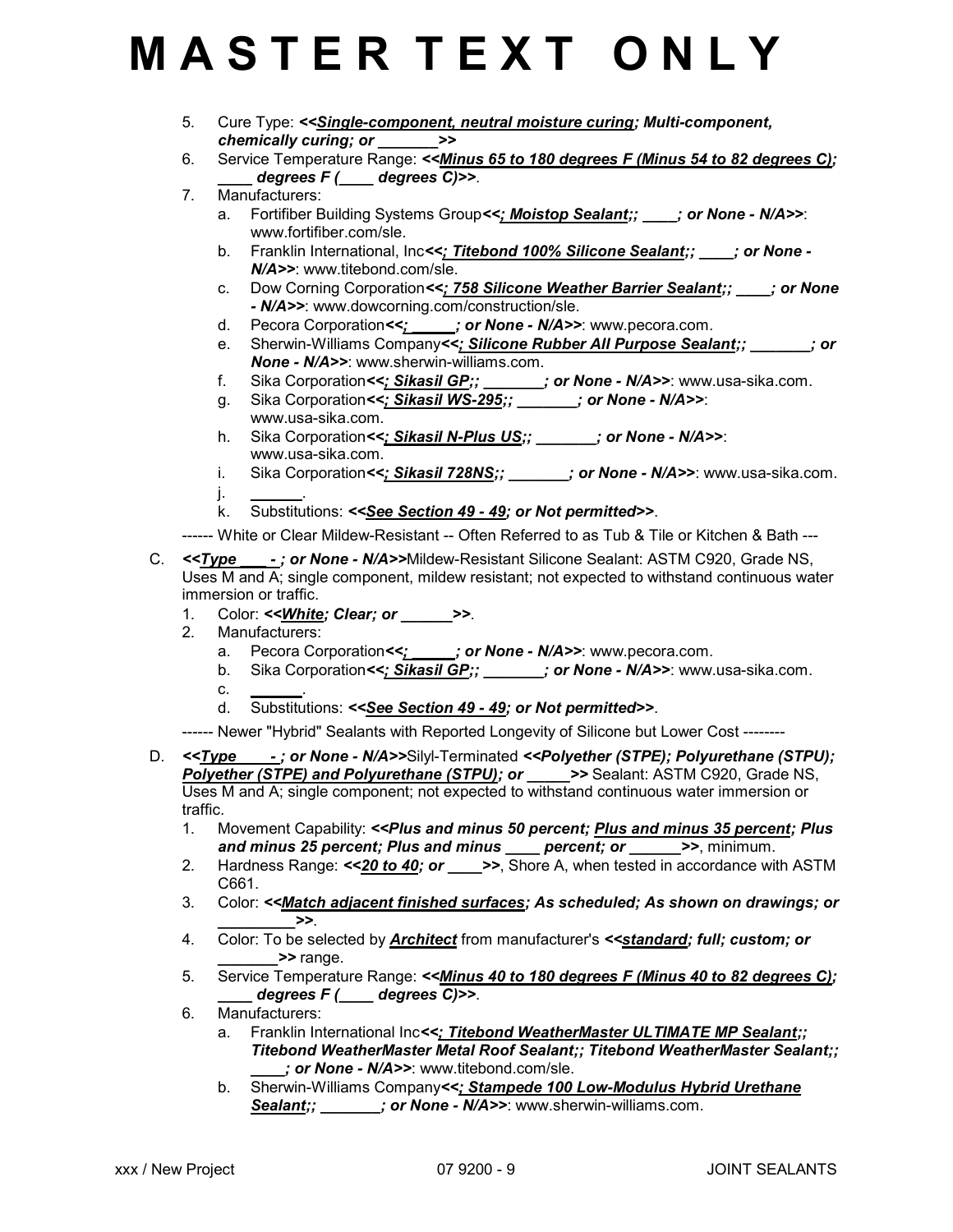c. Sherwin-Williams Company<<; Stampede 1H Hybrid Sealant;; except or None -N/A>>: www.sherwin-williams.com.

- $d_{\cdot}$
- e. Substitutions: <<See Section 49 49; or Not permitted>>.

------ Newer "Hybrid" Sealants with Reported Longevity of Silicone but Lower Cost --------

- E. <<Type -: or None N/A>>Tamper-Resistant, Silvl-Terminated <<Polyether (STPE) and Polyurethane (STPU); Polyether (STPE); Polyurethane (STPU); or  $\longrightarrow$  Sealant: ASTM C920, Grade NS, Uses M and A; single component; not expected to withstand continuous water immersion or traffic.
	- 1. Movement Capability: <<*Plus and minus 12-1/2 percent; or* >>, minimum
	- 2. Hardness Range:  $\le 25$  to 30; 50 to 60; or  $\implies$ , Shore A, when tested in accordance with ASTM C661.
	- 3. Color: <<Match adjacent finished surfaces; As scheduled; As shown on drawings; or  $>$
	- 4. Color: To be selected by Architect from manufacturer's <<standard; full; custom; or >> range.
	- 5. Service Temperature Range: <<**Minus 40 to 180 degrees F (Minus 40 to 82 degrees C)**;  $degrees F$  (  $degrees C$ )>>.
	- 6. Manufacturers:
		- a. Pecora Corporation<>>  $\frac{2}{1}$  or None N/A>>: www.pecora.com.
		- b. Sika Corporation<<; SikaHyflex-150 LM;; \_\_\_\_; or None N/A>>: www.usa-sika.com.
		- $c_{\cdot}$
		- d. Substitutions: << See Section 49 49; or Not permitted>>.
	- ----- Conventional Polyurethane, Not for Continuous Immersion, Not Tamper-Resistant ----
- F. <<**Type -: or None N/A>>Polyurethane Sealant: ASTM C920, Grade NS, Uses M and A;** <<single or multi-component; single component; multi-component; or \_\_\_\_\_>>; not expected to withstand continuous water immersion or traffic.
	- 1. Movement Capability: << Plus 100 percent, minus 50 percent; Plus and minus 50 percent; Plus and minus 35 percent; Plus and minus 25 percent; Plus and minus  $percent; or \_\_\_\$   $\geq$ , minimum.
	- 2. Hardness Range:  $\le 20$  to 35; or  $\implies$ , Shore A, when tested in accordance with ASTM C661.
	- 3. Color: << Match adjacent finished surfaces; As shown on drawings; As scheduled; or  $\geq$
	- 4. Color: To be selected by **Architect** from manufacturer's **<<standard; full; custom; or** >> range.
	- 5. Service Temperature Range: << Minus 40 to 180 degrees F (Minus 40 to 82 degrees  $\underline{C}$ ; degrees  $F$  ( degrees  $C$ )>>.
	- 6. Manufacturers:
		- a. Pecora Corporation <<:  $\therefore$  or None N/A>>: www.pecora.com.
		- b. The QUIKRETE Companies<<; QUIKRETE® Polyurethane Non-Sag Sealant;;  $\rightarrow$ ; or None - N/A>>: www.quikrete.com.
		- c. Sherwin-Williams Company<<; Stampede-1/-TX Polyurethane Sealant;; \_\_\_\_\_\_; or None - N/A>>: www.sherwin-williams.com.
		- d. Sherwin-Williams Company<<: Stampede 2NS Polyurethane Sealant;; \_\_\_\_\_\_\_; or None - N/A>>: www.sherwin-williams.com.
		- e. Sika Corporation<<: Sikaflex-1a;; \_\_\_\_\_\_; or None N/A>>: www.usa-sika.com.
		- f. Sika Corporation<<: Sikaflex-15 LM;; \_\_\_\_\_\_\_; or None N/A>>: www.usa-sika.com.
		- g. Sika Corporation<<; Sikaflex-2c NS;; \_\_\_\_\_\_\_; or None N/A>>: www.usa-sika.com.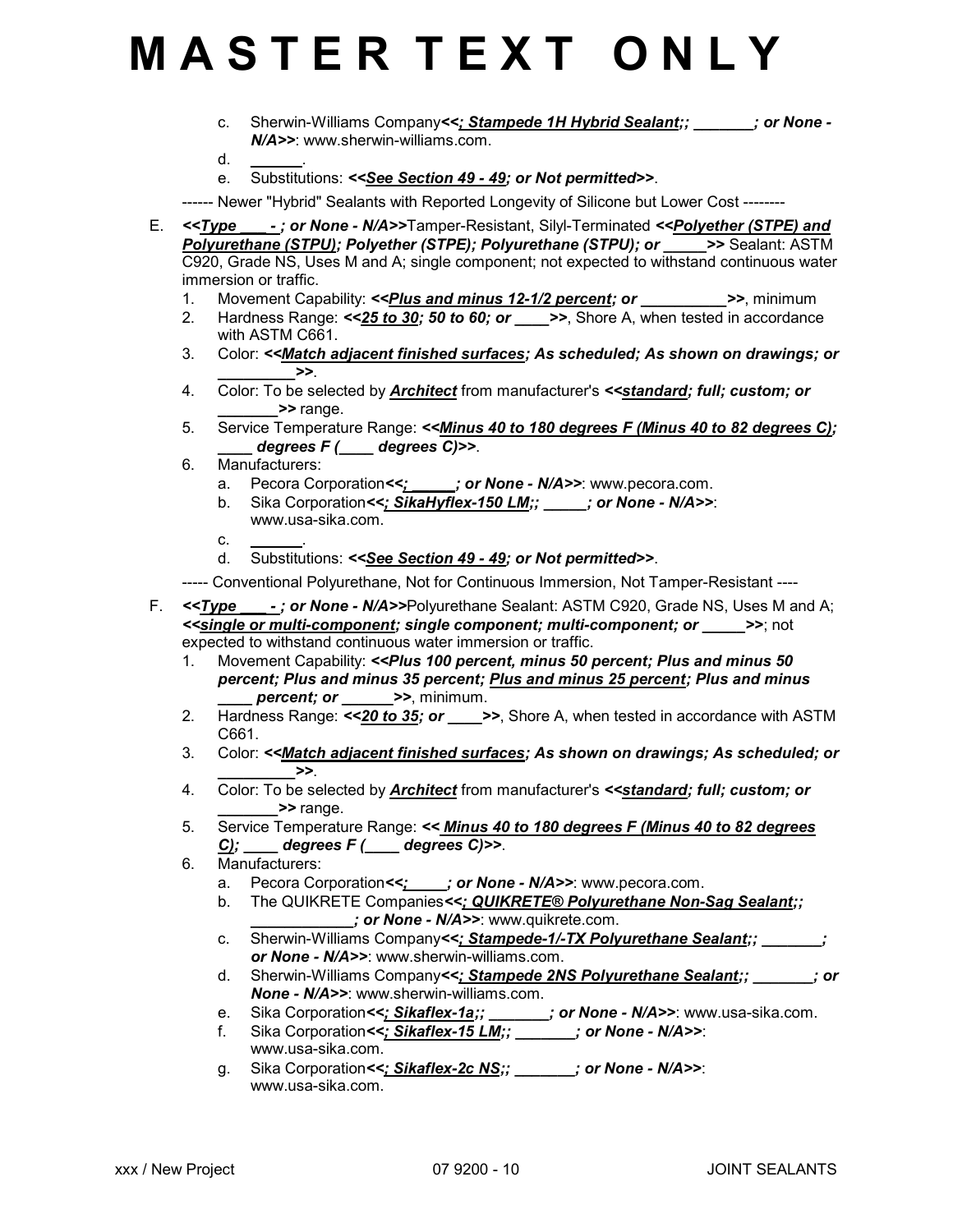- h. W. R. Meadows, Inc<<: POURTHANE NS;; jor None N/A>>: www.wrmeadows.com/sle.
- i. <u>\_\_\_\_\_</u>.
- j. Substitutions: << See Section 49 49; or Not permitted>>.

------ Polyurethane Suitable for Continuous Immersion in Potable Water (not chemicals) ----

- G. <<**Type -: or None N/A>>Polyurethane Sealant for Continuous Water Immersion: ASTM** C920, Grade NS, Uses M and A; < single or multi-component; single component; multi-component; or  $\rightarrow$ >; explicitly approved by manufacturer for continuous water immersion; suitable for traffic exposure when recessed below traffic surface.
	- 1. Movement Capability: <<Plus 100 percent, minus 50 percent; Plus and minus 50 percent; Plus and minus 35 percent; Plus and minus 25 percent; Plus and minus percent; or  $\longrightarrow$ , minimum.
	- 2. Hardness Range:  $\le 20$  to 35; or  $\implies$ , Shore A, when tested in accordance with ASTM C661.
	- 3. Color: <<Match adjacent finished surfaces; As scheduled; As shown on the drawings; or \_\_\_\_\_\_\_\_>>.
	- 4. Color: To be selected by Architect from manufacturer's <<standard; full; custom; or >> range.
	- 5. Service Temperature Range: <<Minus 40 to 180 degrees F (Minus 40 to 82 degrees C);  $degrees F$  (  $degrees C$ )>>.
	- 6. Manufacturers:
		- a. Sika Corporation<<: Sikaflex-1a;; \_\_\_\_\_\_; or None N/A>>: www.usa-sika.com.
		- b. Sika Corporation<<: Sikaflex-2c NS;; \_\_\_\_\_\_; or None N/A>>: www.usa-sika.com.
		- c. \_\_\_\_\_\_.
		- d. Substitutions: <<See Section 49 49; or Not permitted>>.

----- Nonsag Traffic-Grade Polyurethane ------

- H. <<Type -; -; or None N/A>>Non-Sag "Traffic-Grade" Polyurethane Sealant: ASTM C920, Grade NS, Uses M and A; single or multi-component; explicitly approved by manufacturer for continuous water immersion and traffic without the necessity to recess sealant below traffic surface.
	- 1. Movement Capability: << Plus and minus 25 percent; Plus and minus 12-1/2 percent;  $or$   $\rightarrow$   $\rightarrow$ , minimum.
	- 2. Hardness Range:  $\le$  40 to 50; or  $\implies$ , Shore A, when tested in accordance with ASTM C661.
	- 3. Color: <<Match adjacent finished surfaces; As shown on drawings; As scheduled; or  $>$
	- 4. Color: To be selected by Architect from manufacturer's <<standard; full; custom; or \_\_\_\_\_\_\_>> range.
	- 5. Service Temperature Range: << Minus 40 to 180 degrees F (Minus 40 to 82 degrees C);  $\frac{1}{2}$  degrees  $F$  (  $\frac{1}{2}$  degrees C)>>.
	- 6. Manufacturers:
		- a. \_\_\_\_\_\_.
		- b. Substitutions: <<See Section 49 49; or Not permitted>>.
	- ----- Polyurethane That's Harder Than Normal, to Resist "Picking Out" ------
- I. <<Type -;  $\rightarrow$  or None N/A>>Tamper-Resistant Polyurethane Sealant: ASTM C920, Grade NS, Uses M, G, and A; single or multi-component; not expected to withstand continuous water immersion or traffic.
	- 1. Movement Capability: <<*Plus and minus 12-1/2 percent; or* >>, minimum.
	- 2. Hardness Range:  $\le 50$  to 60; or  $\implies$  Shore A, when tested in accordance with ASTM C661.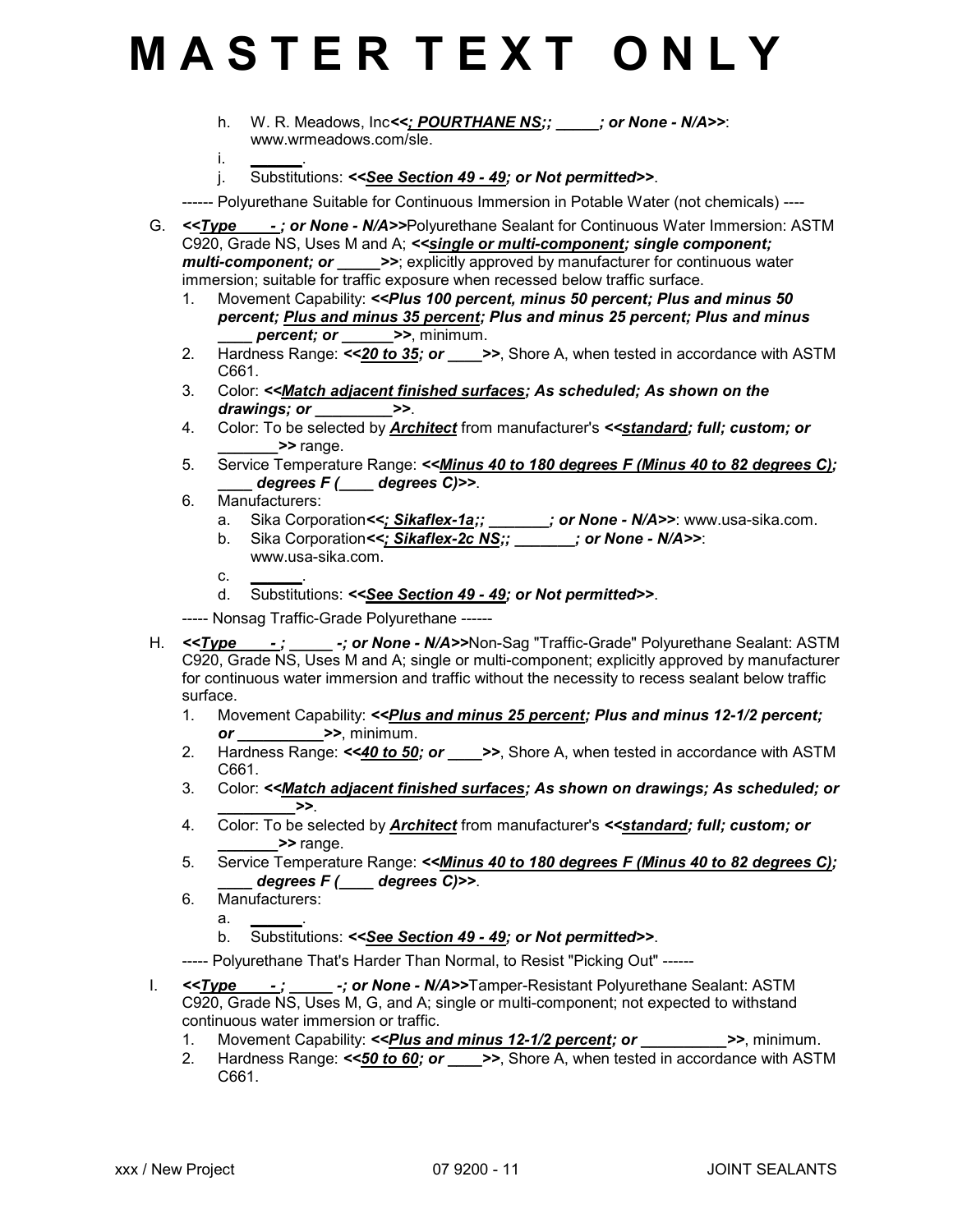- 3. Color: <<Match adjacent finished surfaces; As shown on drawings; As scheduled; or  $\geq$
- 4. Color: To be selected by **Architect** from manufacturer's **<<standard; full; custom; or** \_\_\_\_\_\_\_>> range.
- 5. Service Temperature Range: << Minus 40 to 180 degrees F (Minus 40 to 82 degrees C); degrees  $F$  (  $\qquad$  degrees C)>>.
- 6. Manufacturers:
	- a. Pecora Corporation <<:  $\therefore$  or None N/A>>: www.pecora.com.
	- $b_{\cdot}$
	- c. Substitutions: <<See Section 49 49; or Not permitted>>.
- ---- Epoxy Sealant is Not as Flexible as Others, Use It Where Its Hardness is Desirable -----
- J. <<**Type -; \_\_\_\_ -; or None N/A>>Epoxy Sealant: ASTM C920, Grade NS, Uses M and** A; single or multi-component; not expected to withstand continuous water immersion or traffic.
	- 1. Hardness Range:  $\le 65$  to 75; or  $\implies$ , Shore A, when tested in accordance with ASTM C661.
	- 2. Color: << Match adjacent finished surfaces; As shown on drawings; As scheduled; or  $\ge$
	- 3. Color: To be selected by Architect from manufacturer's <<standard; full; custom; or >> range.
	- 4. Service Temperature Range: << Minus 40 to 180 degrees F (Minus 40 to 82 degrees C); degrees  $F$  (  $\qquad$  degrees C)>>.
	- 5. Manufacturers:
		- $a_{\cdot}$
		- $b<sub>r</sub>$
		- c. Substitutions: <<See Section 49 49; or Not permitted>>.
	- ---- Polysulfides Have Only Medium Movement, Used Primarily for Chemical Resistance -----
- K. <<**Type -; or None N/A>>Polysulfide Sealant: ASTM C920, Grade NS, Uses M and A;** <<single or multi-component; single component; multi-component; or \_\_\_\_\_>>; not expected to withstand continuous water immersion or traffic.
	- 1. Movement Capability: <<*Plus and minus 25 percent; or*  $\rightarrow$ >, minimum.
	- 2. Hardness Range:  $\le 20$  to 35; or  $\implies$ , Shore A, when tested in accordance with ASTM C661.
	- 3. Color: <<**Match adjacent finished surfaces; As scheduled; As shown on drawings; or**  $\geq$
	- 4. Color: To be selected by Architect from manufacturer's <<standard; full; custom; or >> range.
	- 5. Service Temperature Range: <<Minus 40 to 180 degrees F (Minus 40 to 82 degrees C); degrees  $F$  ( $\_\_\_\$  degrees C) >>.
	- 6. Manufacturers:
		- a. Pecora Corporation <<;  $\cdot$  ; or None N/A>>: www.pecora.com.
		- b. W.R. Meadows, Inc<<; Deck-O-Seal Gun Grade;; jor None N/A>>: www.wrmeadows.com/sle.
		- $c_{\cdot}$
		- d. Substitutions: <<See Section 49 49; or Not permitted>>.
	- ---- Polysulfide is One of Few Suitable for Continuous Water Immersion ----
- L. <<**Type -: or None N/A>>Polysulfide Sealant for Continuous Water Immersion:** Polysulfide; ASTM C920, Grade NS, Uses M and A; < single or multi-component; single component; multi-component; or \_\_\_\_\_>>; explicitly approved by manufacturer for continuous water immersion; not expected to withstand traffic.
	- 1. Movement Capability: <<**Plus and minus 25 percent; or \_\_\_\_\_\_\_\_\_>>**, minimum.
	- 2. Hardness Range:  $\le 20$  to 35; or  $\implies$  Shore A, when tested in accordance with ASTM C661.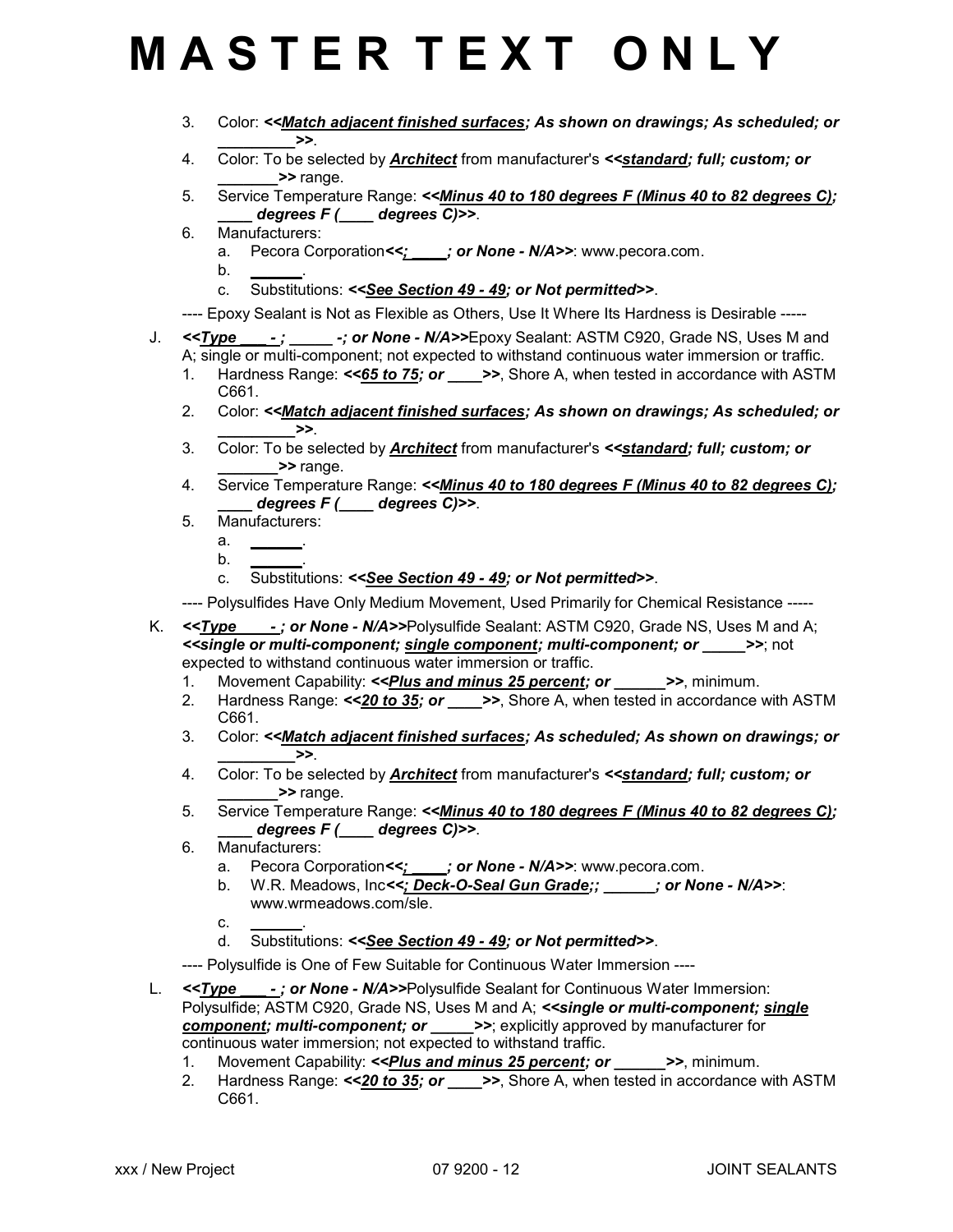- 3. Color: <<Match adjacent finished surfaces; As scheduled; As shown on drawings; or  $\geq$
- 4. Color: To be selected by **Architect** from manufacturer's **<<standard; full; custom; or** \_\_\_\_\_\_\_>> range.
- 5. Service Temperature Range: <<Minus 40 to 180 degrees F (Minus 40 to 82 degrees C);  $degrees F$  (  $degrees C$ )>>.
- 6. Manufacturers:
	- a. Pecora Corporation<<: Synthacalk GC2+;; jor None N/A>>: www.pecora.com.
	- b. W.R. Meadows, Inc<<; Deck-O-Seal Gun Grade;; \_\_\_\_\_\_; or None N/A>>: www.wrmeadows.com/sle.
	- $c_{-}$
	- d. Substitutions: <<See Section 49 49; or Not permitted>>.

---- Newer "Hybrid" Sealant, Water-Based, Much Greater Movement Than Plain Latex ----

- M. <<Type -; or None N/A>>Acrylic-Urethane Sealant: Water-based; ASTM C920, Grade NS, Uses M and A; single component; paintable; not expected to withstand continuous water immersion or traffic.
	- 1. Movement Capability: <<*Plus and minus 12-1/2 percent; Plus and minus 25 percent;* Plus and minus 35 percent; or  $\rightarrow$  >>, minimum.
	- 2. Hardness Range:  $\le 20$  to 40; or  $\implies$  Shore A, when tested in accordance with ASTM C661.
	- 3. Color: << White; Clear; or  $\rightarrow$
	- 4. Service Temperature Range: <<**Minus 40 to 180 degrees F (Minus 40 to 82 degrees C);**  $degrees F$  (  $degrees C$ )>>.
	- 5. Manufacturers:
		- a. Franklin International, Inc<<; Titebond UA 920 Sealant;; cor None N/A>>: www.titebond.com/sle.
		- b. Sherwin-Williams Company<<; Shermax Urethanized Elastomeric Sealant;; ; or None - N/A>>: www.sherwin-williams.com.
		- $c_{\cdot}$
		- d. Substitutions: <<See Section 49 49; or Not permitted>>.

---- Conventional Acrylic Latex, Interior Non-Wet Areas Only, No to Low Movement ----

- N. <<**Type -; or None N/A>>Acrylic Emulsion Latex: Water-based; ASTM C834, single** component, non-staining, non-bleeding, non-sagging; not intended for exterior use.
	- 1. Color: <<Standard colors matching finished surfaces; As shown on drawings; As scheduled; or  $\rule{1em}{0.5em}$  >><<, Type OP (opaque);, Type C (clear or translucent);,  $\rule{1.5em}{0.5em}$ ; or None - N/A>>.
	- 2. Color: To be selected by **Architect** from manufacturer's <<**standard; full; custom; or** >> range.
	- 3. Grade: ASTM C834; <<Grade Minus 18 Degrees C; Grade 0 Degrees C; Grade NF; or  $\rightarrow$ .
	- 4. Manufacturers:
		- a. Franklin International, Inc<<; Titebond GREENchoice Acoustical Smoke & Sound Sealant;; Titebond Painter's Plus Caulk;; Titebond Painter's Caulk;; increased to None - N/A>>: www.titebond.com/sle.
		- b. Hilti, Inc<<: CP 506 Smoke and Acoustical Sealant;; \_\_\_\_\_\_; or None N/A>>: www.us.hilti.com/#sle.
		- c. Hilti, Inc<<; CP 572 Smoke and Acoustical Spray Sealant;;  $\cdot$  ; or None -N/A>>: www.us.hilti.com/#sle.
		- d. Pecora Corporation<<; jor None N/A>>: www.pecora.com.
		- e. Sherwin-Williams Company<<: White Lightning 3006 Siliconized Acrylic Latex Caulk;; \_\_\_\_\_\_\_; or None - N/A>>: www.sherwin-williams.com.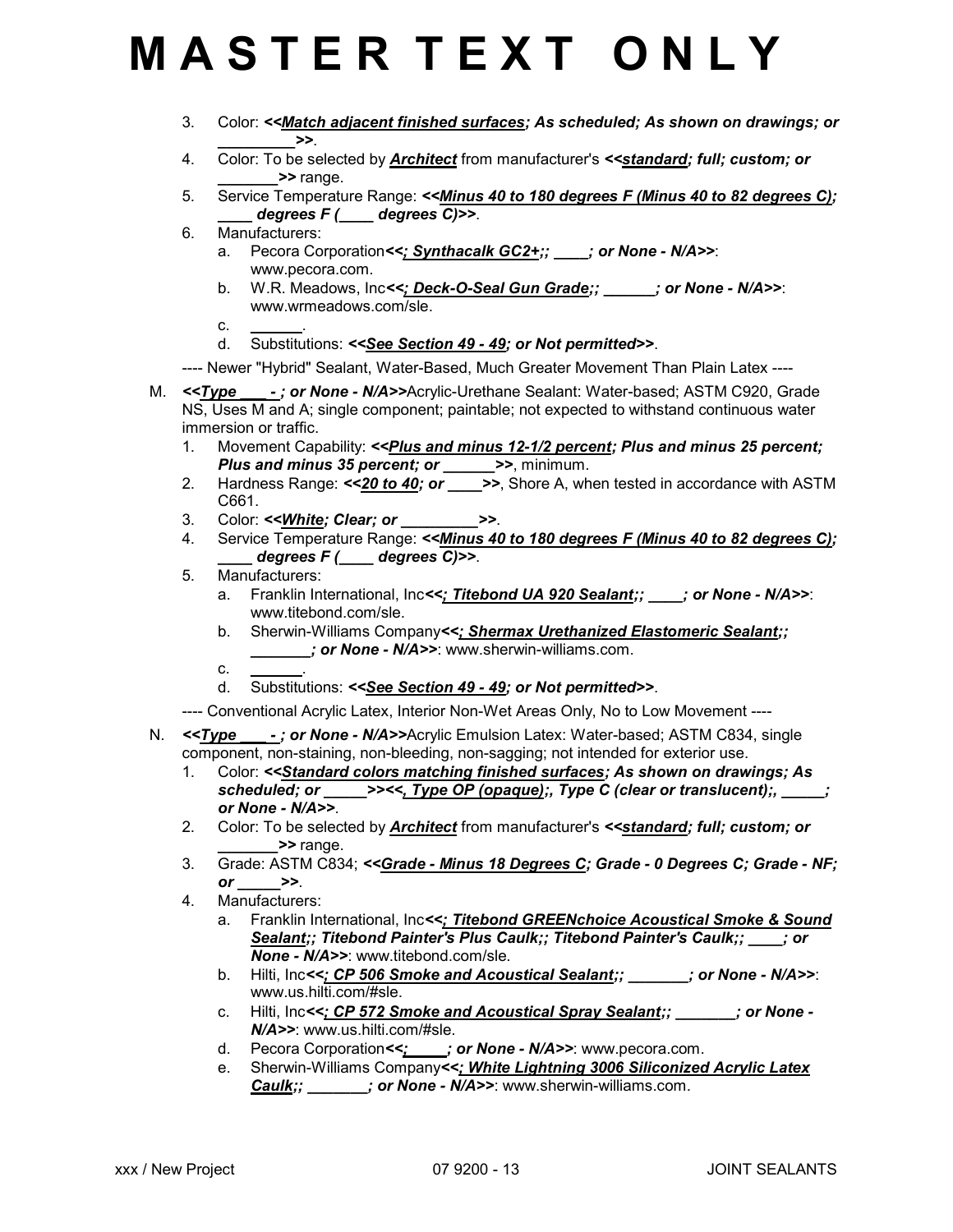- f. Sherwin-Williams Company<<: 850A Acrylic Latex Caulk;;  $\cdot$  : or None -N/A>>: www.sherwin-williams.com.
- g. Sherwin-Williams Company<<; 950A Siliconized Acrylic Latex Caulk;;  $\cdot$  ; or None - N/A>>: www.sherwin-williams.com.
- h. Sherwin-Williams Company<<>>
<>
<> **Bolt Quickdry Siliconized Acrylic Latex Caulk;** \_\_\_\_\_\_\_; or None - N/A>>: www.sherwin-williams.com.
- i. Sherwin-Williams Company<<; Powerhouse Siliconized Acrylic Latex Sealant:; : or None - N/A>>: www.sherwin-williams.com.
- j. Specified Technologies Inc<<; Smoke N' Sound Acoustical Sealant;; Smoke N' Sound Acoustical Spray;; \_\_\_\_\_; or None - N/A>>: www.stifirestop.com/#sle.
- $\mathsf k$ .
- l. Substitutions: <<See Section 49 49; or Not permitted>>.
- ---- Solvent Based -- Significant VOCs ----
- O. <<**Type -: or None N/A>>Butyl Sealant: Solvent-based; ASTM C1311; single component,** nonsag; not expected to withstand continuous water immersion or traffic.
	- 1. Hardness Range:  $\le 10$  to 30; or  $\ge$ >, Shore A, when tested in accordance with ASTM C661.
	- 2. Color: <<Match adjacent finished surfaces; As scheduled; As shown on drawings; or  $\ge$
	- 3. Color: To be selected by **Architect** from manufacturer's **<<standard; full; custom; or** >> range.
	- 4. Service Temperature Range: << Minus 13 to 180 degrees F (Minus 25 to 82 degrees C);  $degrees F$  (  $degrees C$ )>>.
	- 5. Manufacturers:
		- a. Sherwin-Williams Company<<; Storm Blaster All Season Sealant;;  $\cdot$  ; or None - N/A>>: www.sherwin-williams.com.
		- $b_{\cdot}$
		- c. Substitutions: <<See Section 49 49; or Not permitted>>.
	- ---- The Only Available Non-Curing Type -- SOLVENT BASED ----
- P. <<**Type -: or None N/A>>Non-Curing Butyl Sealant: Solvent-based; ASTM C1311; single** component, non-sag, non-skinning, non-hardening, non-bleeding; vapor-impermeable; intended for fully concealed applications.
	- 1. Manufacturers:
		- $a<sub>-</sub>$
		- $b<sub>1</sub>$
		- c. Substitutions: <<See Section 49 49; or Not permitted>>.

### 2.05 SELF-LEVELING SEALANTS

- ---- Self-Leveling Silicone Sealants -- Must Be Recessed Below Surface ----
- A. <<**Type -; cr None N/A>>Self-Leveling Silicone Sealant: ASTM C920, Grade** P, Uses M and A; <<single or multicomponent; single-component; multicomponent; or \_\_\_\_\_>>, explicitly approved by manufacturer for traffic exposure when recessed below traffic surface; not expected to withstand continuous water immersion.
	- 1. Movement Capability: <<Plus 100 percent, minus 50 percent; Plus and minus 50 percent; Plus and minus 35 percent; Plus and minus 25 percent; Plus and minus percent; or \_\_\_\_\_\_>>, minimum.
	- 2. Hardness Range:  $\leq 0$  to 15; or  $\geq$ >, Shore A, when tested in accordance with ASTM C661.
	- 3. Color: <<Gray;  $\qquad \qquad ;$  or Color as selected>>.
	- 4. Color: To be selected by Architect from manufacturer's << standard; full; custom; or \_\_\_\_\_\_\_>> range.
	- 5. Service Temperature Range: << Minus 40 to 180 degrees F (Minus 40 to 82 degrees C);  $\frac{1}{\sqrt{2}}$  degrees  $F(\frac{1}{\sqrt{2}})$  degrees C)>>.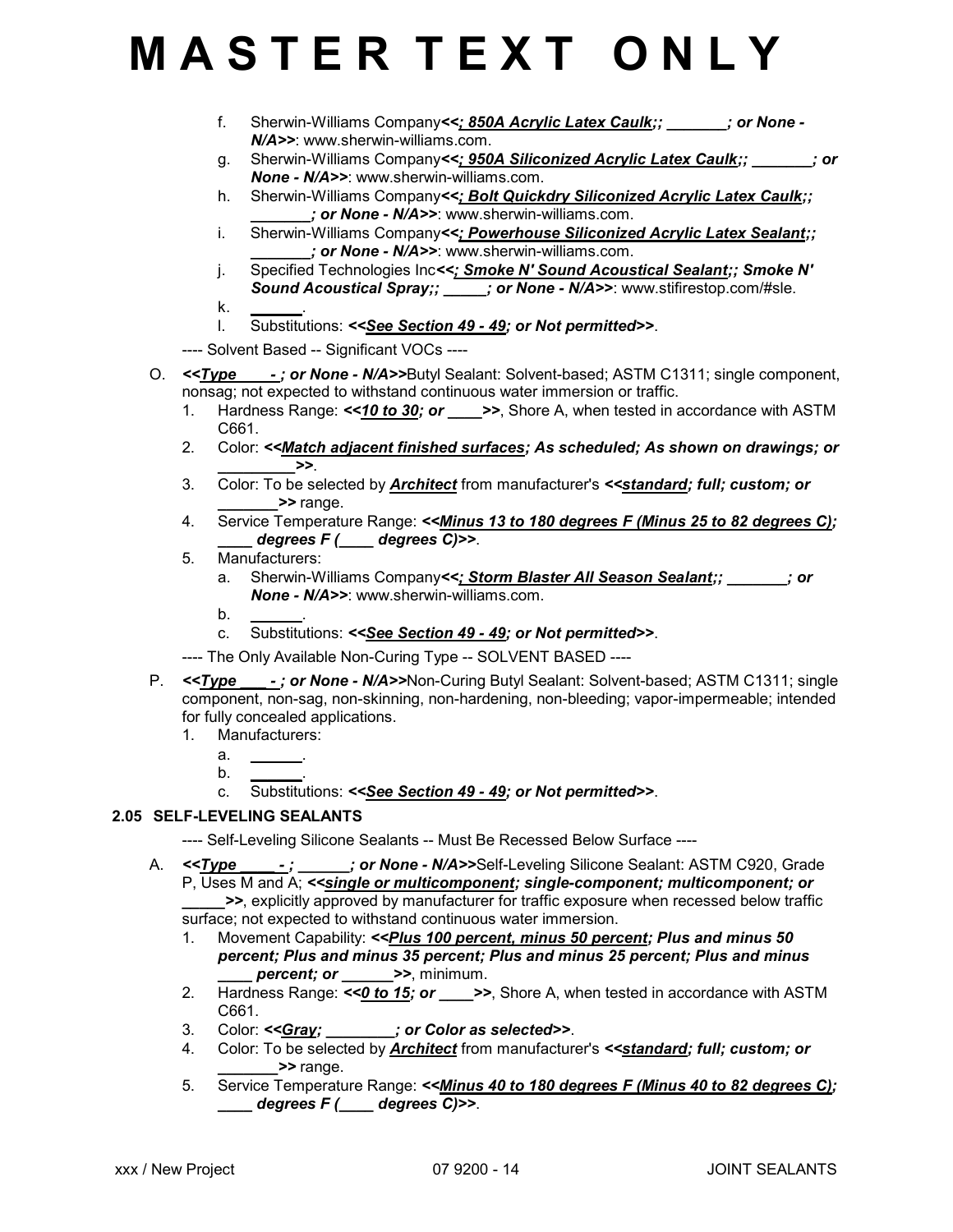6. Manufacturers:

 $C_{\cdot}$ 

- a. Sika Corporation<<; Sikasil 728RCS;; \_\_\_\_\_\_\_; or None N/A>>: www.usa-sika.com.
- b. Sika Corporation<<; Sikasil 728SL;;  $\cdot$  ; or None N/A>>: www.usa-sika.com.
- d. Substitutions: <<See Section 49 49; or Not permitted>>.

---- Conventional Self-Leveling Polyurethane Sealant, Assumed to be Traffic-Grade -----

- B. <<**Type -; or None N/A>>Self-Leveling Polyurethane Sealant: ASTM C920, Grade P,** Uses M and A; << single or multi-component; single component; multi-component; or >>; explicitly approved by manufacturer for traffic exposure; not expected to withstand continuous water immersion.
	- 1. Movement Capability: <<*Plus and minus 25 percent; Plus and minus percent; or* \_\_\_\_\_\_>>, minimum.
	- 2. Hardness Range:  $\leq$ 35 to 55; or  $\implies$  Shore A, when tested in accordance with ASTM C661.
	- 3. Color: << Gray; \_\_\_\_\_\_\_; or Color as selected >>.
	- 4. Color: To be selected by **Architect** from manufacturer's << standard; full; custom; or >> range.
	- 5. Service Temperature Range: <<Minus 40 to 180 degrees F (Minus 40 to 82 degrees C);  $degrees F (\_\_\_\_ \ degrees C) >>$ .
	- 6. Manufacturers:
		- a. Pecora Corporation<>>>  $\frac{1}{2}$  or None N/A>>: www.pecora.com.
		- b. The QUIKRETE Companies<<; QUIKRETE® Polyurethane Self-Leveling Sealant;; ; or None - N/A>>: www.quikrete.com.
		- c. Sherwin-Williams Company<<; Stampede 1SL Polyurethane Sealant;;  $\cdot$  ; or None - N/A>>: www.sherwin-williams.com.
		- d. Sherwin-Williams Company<<; Stampede 2SL Polyurethane Sealant;; \_\_\_\_\_\_\_; or None - N/A>>: www.sherwin-williams.com.
		- e. Sika Corporation<<; Sikaflex-1c SL;;  $\cdot$  ; or None N/A>>: www.usa-sika.com.
		- f. Sika Corporation<<; Sikaflex-2c SL;; \_\_\_\_\_\_\_; or None N/A>>: www.usa-sika.com.
		- $q_{\cdot}$
		- h. Substitutions: << See Section 49 49; or Not permitted >>.
	- ---- Traffic-Grade Polyurethane for Continuous Immersion ----

C. <<**Type -; or None - N/A>>Self-Leveling Polyurethane Sealant for Continuous Water** Immersion: Polyurethane; ASTM C920, Grade P, Uses M and A; << single or multi-component; single component; multi-component; or \_\_\_\_\_\_>>; explicitly approved by manufacturer for traffic exposure and continuous water immersion.

- 1. Movement Capability: <<*Plus and minus 25 percent; Plus and minus \_\_\_\_ percent; or* \_\_\_\_\_\_>>, minimum.
- 2. Hardness Range:  $\leq$ 35 to 55; or  $\implies$  Shore A, when tested in accordance with ASTM C661.
- 3. Color: << Gray; \_\_\_\_\_\_\_; or Color as selected >>.
- 4. Color: To be selected by **Architect** from manufacturer's <<**standard; full; custom; or** \_\_\_\_\_\_\_>> range.
- 5. Service Temperature Range: <<Minus 40 to 180 degrees F (Minus 40 to 82 degrees C);  $degrees F$  (  $degrees C$ )>>.
- 6. Manufacturers:
	- a. Sika Corporation<<: Sikaflex-1c SL;;  $\qquad \qquad$  ; or None N/A>>: www.usa-sika.com.
	- b. Sika Corporation<<: Sikaflex-2c SL;; \_\_\_\_\_\_; or None N/A>>: www.usa-sika.com.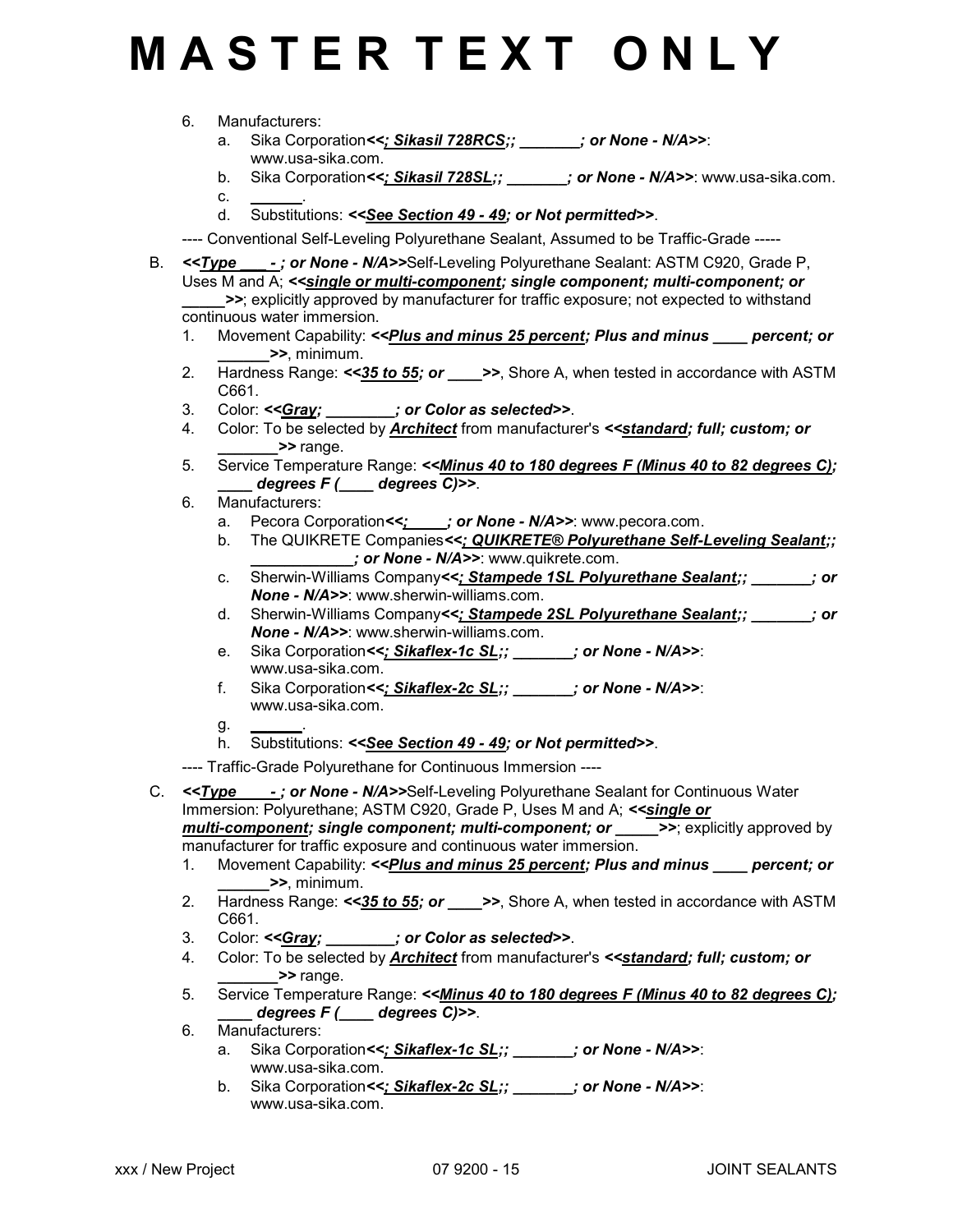- c. W. R. MEADOWS, Inc<<; POURTHANE SL;; cr None N/A>>: www.wrmeadows.com.
- $d_{\cdot}$
- e. Substitutions: <<See Section 49 49; or Not permitted>>.

------ Newer "Hybrid" Sealants with Reported Longevity of Silicone but Lower Cost --------

- D. <<Type -; or None N/A>>Self-Leveling Silyl-Terminated <<Polyether/Polyurethane (STPE/STPU); Polyether (STPE); Polyurethane (STPU); or \_\_\_\_\_>> Sealant: ASTM C920, Grade P, Uses M and A; single component; explicitly approved by manufacturer for traffic exposure; not expected to withstand continuous water immersion.
	- 1. Movement Capability: << Plus and minus 35 percent; Plus and minus 25 percent; Plus and minus percent; or >>.
	- 2. Hardness Range:  $\leq 30$  to 55; or  $\rightarrow$  >>, Shore A, when tested in accordance with ASTM C661.
	- 3. Color: <<Gray;  $\qquad \qquad$  ; or Color as selected>>.
	- 4. Color: To be selected by **Architect** from manufacturer's **<<standard; full; custom; or**  $\rightarrow$  range.
	- 5. Service Temperature Range: << Minus 40 to 180 degrees F (Minus 40 to 82 degrees C); degrees  $F$  (  $\qquad$  degrees C)>>.
	- 6. Manufacturers:
		- a. Pecora Corporation <<;  $\cdot$  ; or None N/A>>: www.pecora.com.
		- $b<sub>1</sub>$
		- c. Substitutions: <<See Section 49 49; or Not permitted>>.

---- Polysulfides Have Only Medium Movement, Used Primarily for Chemical Resistance -----

- E. <<**Type \_\_\_; or None N/A>>Self-Leveling Polysulfide Sealant: ASTM C920, Grade P, Uses** M and A; multicomponent; explicitly approved by manufacturer for traffic exposure and continuous water immersion.
	- 1. Movement Capability: <<*Plus and minus 25 percent; Plus and minus \_\_\_\_ percent; or*  $\geq$
	- 2. Hardness Range: <<30 to 55; or  $\rightarrow$ >>, Shore A, when tested in accordance with ASTM C661.
	- 3. Color: << Gray; \_\_\_\_\_\_\_; or Color as selected >>.
	- 4. Color: To be selected by **Architect** from manufacturer's <<**standard; full; custom; or** >> range.
	- 5. Service Temperature Range: << Minus 40 to 180 degrees F (Minus 40 to 82 degrees C);  $degrees F$  (  $degrees C$ )>>.
	- 6. Manufacturers:
		- a. W.R. Meadows, Inc<<; Deck-O-Seal (pourable);; \_\_\_\_\_\_; or None N/A>>: www.wrmeadows.com/sle.
		- b. W.R. Meadows, Inc<<; Deck-O-Seal 125;; \_\_\_\_\_; or None N/A>>: www.wrmeadows.com/sle.
		- c. W.R. Meadows, Inc<<; Deck-O-Seal  $150$ ;; \_\_\_\_\_\_; or None N/A>>: www.wrmeadows.com/sel.
		- $d_{-}$
		- e. Substitutions: <<See Section 49 49; or Not permitted>>.
	- ---- Joint Filler for Concrete Slab Saw-Cuts and Narrow Cracks ----
- F. <**Type -: or None N/A>>Rigid Self-Leveling Polyurethane Joint Filler: Two part, low** viscosity, fast setting; intended for cracks and control joints not subject to significant movement.
	- 1. Hardness Range: Greater than 100. Shore A, and  $\leq 50$  to 80; or  $\geq$  >>. Shore D, when tested in accordance with ASTM C661
	- 2. Manufacturers:
		- a. ARDEX Engineered Cements<<; ARDEX ARDIFIX;; \_\_\_\_\_; or None N/A>>: www.ardexamericas.com.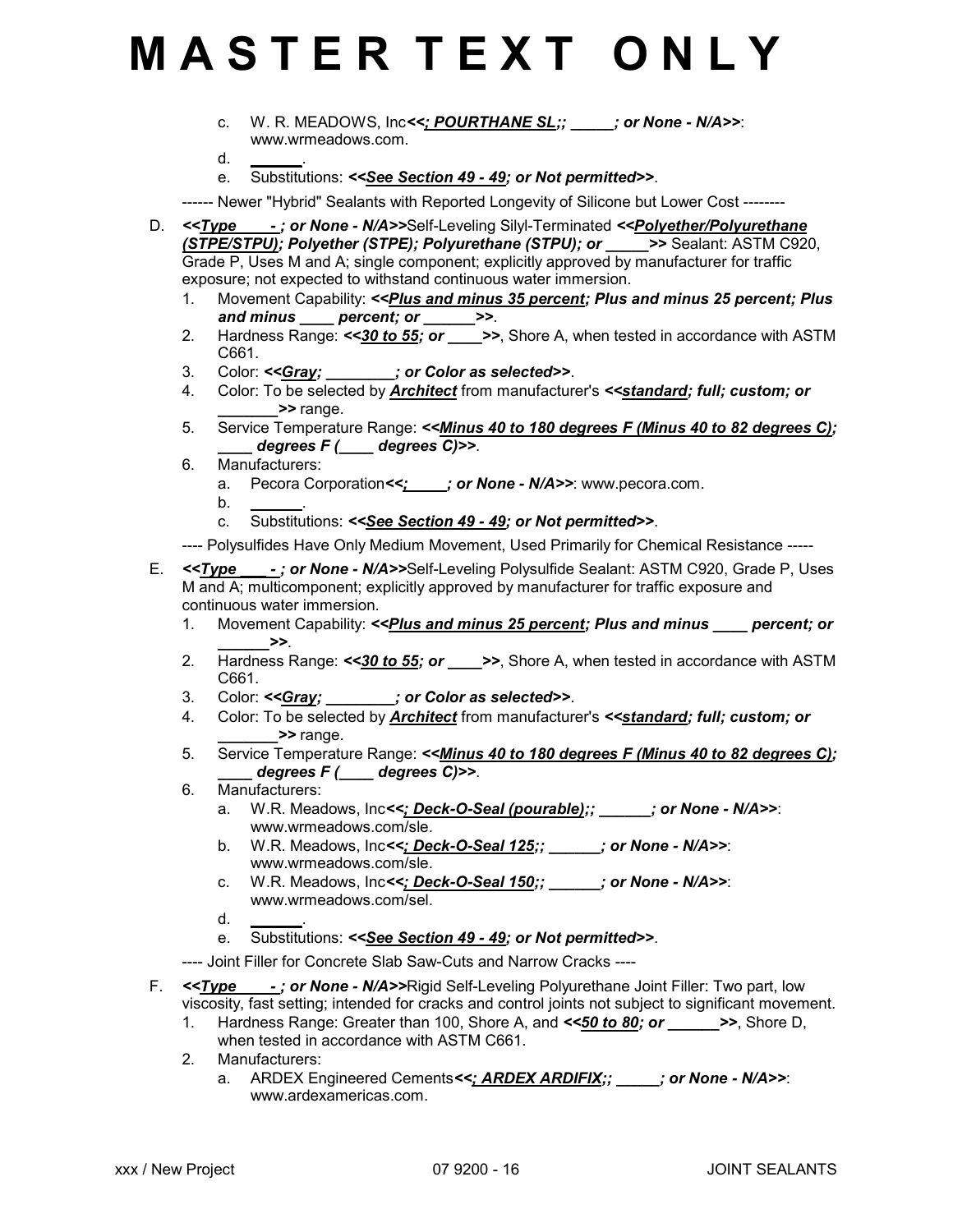$b.$ 

c. Substitutions: <<See Section 49 - 49; or Not permitted>>.

---- Joint Filler for Concrete Slab Saw-Cuts and Narrow Cracks ----

- G. <<**Type -:** \_\_\_\_\_\_\_ -; or None N/A>>Semi-Rigid Self-Leveling Epoxy Joint Filler: Epoxy or epoxy/polyurethane copolymer; intended for filling cracks and control joints not subject to significant movement; rigid enough to support concrete edges under traffic.
	- 1. Composition: <<Single or multi-component; Multi-component; Single-component; or \_\_\_\_\_>>, 100 percent solids by weight.
	- 2. Hardness: Minimum of  $<<85$  (Shore A) or 35 (Shore D); or >>, when tested in accordance with ASTM D2240 after 7 days.
	- 3. Color: <<Concrete gray; Match adjacent finished surfaces; As indicated on drawings; or  $\rightarrow$ .
	- 4. Color: To be selected by **Architect** from manufacturer's **<<standard; custom; or >>** colors.
	- 5. Joint Width, Minimum:  $\leq 1/8$  inch  $(3 \text{ mm})$ ; \_\_\_\_\_ inch  $($  \_\_\_\_ mm)>>.
	- 6. Joint Width, Maximum:  $\le 1/4$  inch (6 mm); 3/4 inch (19 mm); \_\_\_\_\_ inch (\_\_\_\_ mm)>>.
	- 7. Joint Depth: Provide product suitable for joints from << 1/8 inch (3 mm); 1/4 inch (6 mm);  $inch$  (  $mm$ )>> to <<2 inches (51 mm);  $inches$  (  $mm$ )>> in depth <<including; or excluding>> space for backer rod.
	- 8. Manufacturers:
		- a. Dayton Superior Corporation<<; Pro-Poxy P606;;  $\cdot$  ; or None N/A>>: www.daytonsuperior.com.
		- b. Euclid Chemical Company<<: EUCO 700;; \_\_\_\_; or None N/A>>: www.euclidchemical.com/#sle.
		- c. Nox-Crete< $\zeta$ : DynaFlex 502;;  $\zeta$  or None N/A>>: www.nox-crete.com/#sle
		- d. W.R. Meadows, Inc<<; Rezi-Weld Flex;; jor None N/A>>: www.wrmeadows.com/sle.
		- $e_{\cdot}$
		- f. Substitutions: <<See Section 49 49; or Not permitted>>.

---- Joint Filler for Concrete Slab Saw-Cuts and Narrow Cracks ----

- H. <<**Type --; \_\_\_\_\_\_-; or None N/A>>Semi-Rigid Self-Leveling Polyurea Joint Filler:** Two-component, 100 percent solids; intended for filling cracks and control joints not subject to significant movement; rigid enough to support concrete edges under traffic.
	- 1. Hardness: <<75; or >>, Shore A, minimum, when tested in accordance with ASTM D2240 after 7 days.
	- 2. Color: << Concrete gray; Match adjacent finished surfaces; As indicated on drawings; or  $\rightarrow$  >>.
	- 3. Color: To be selected by **Architect** from manufacturer's **<< standard; custom; or \_\_\_\_>>** colors.
	- 4. Joint Width, Minimum:  $\leq 1/8$  inch  $(3 \text{ mm})$ ; \_\_\_\_\_ inch  $($  mm)>>.
	- 5. Joint Width, Maximum:  $<<3/4$  inch  $(19 \text{ mm})$ ; 1 inch  $(25 \text{ mm})$ ;  $\qquad \qquad$  inch  $(\qquad \text{mm})$ >>.
	- 6. Joint Depth: Provide product suitable for joints from <<1/8 inch (3 mm); \_\_\_\_ inch (\_\_\_ mm)>> to <<1-1/2 inches (38 mm); 2 inches (51 mm); 2-1/4 inches (57 mm);  $inches$  (  $mm$ )>> in depth  $\le$ including; or excluding>> space for backer rod.
	- 7. Manufacturers:
		- a. Adhesives Technology Corporation<<; Crackbond JF-311;; \_\_\_\_\_; or None -N/A>>: www.atcepoxy.com/sle.
		- b. ARDEX Engineered Cements<<; ARDEX ARDISEAL RAPID PLUS;; in None - N/A>>: www.ardexamericas.com.
		- c. Euclid Chemical Company<<; EUCO QWIKjoint UVR;; \_\_\_\_\_; or None N/A>>: www.euclidchemical.com/#sle.
		- d. Nox-Crete<<: DynaFlex JF-85;; \_\_\_\_\_\_\_; or None N/A>>: www.nox-crete.com
		- e. \_\_\_\_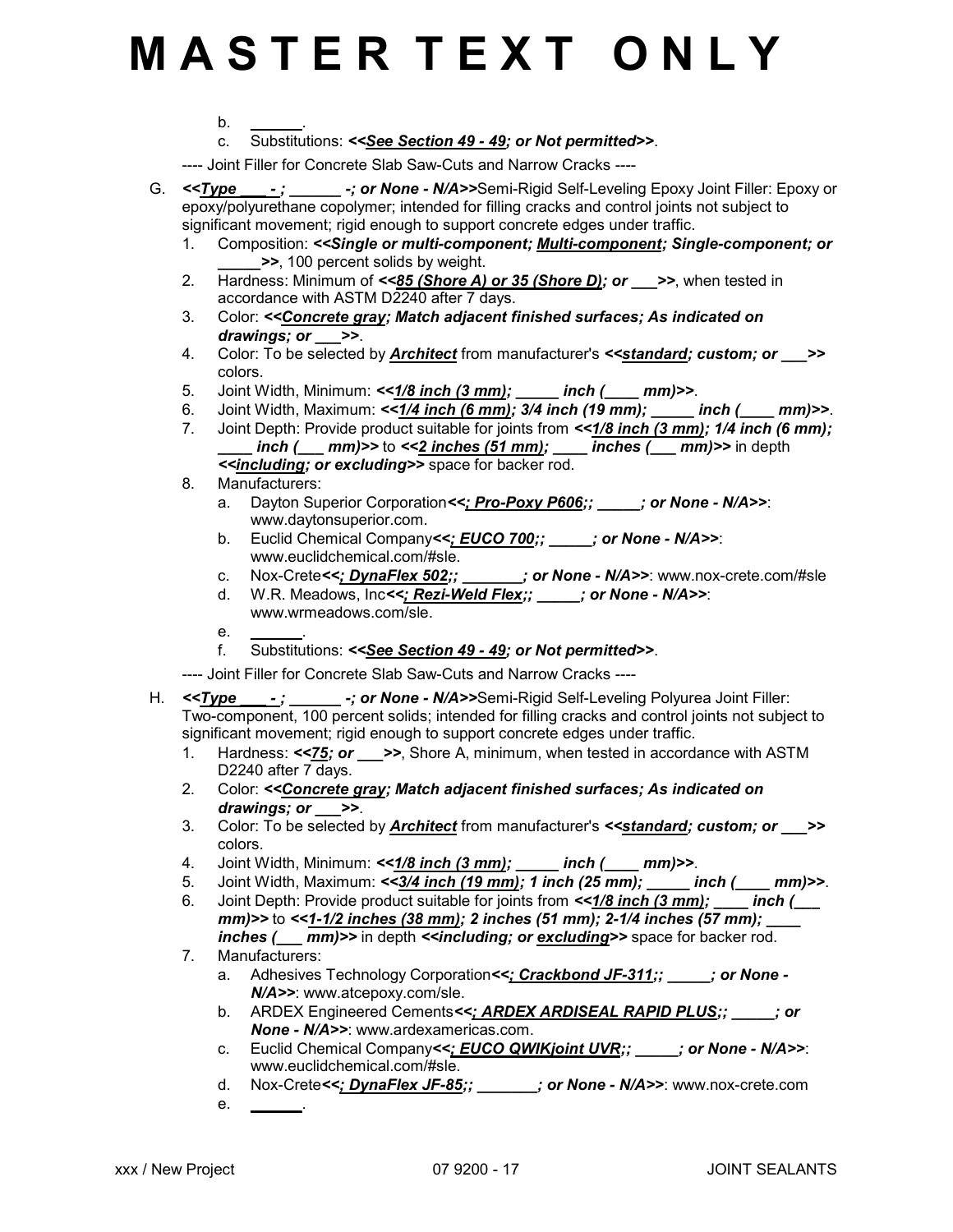f. Substitutions: <<See Section 49 - 49; or Not permitted>>.

### 2.06 ACCESSORIES

- A. Backer Rod: Cylindrical cellular foam rod with surface that sealant will not adhere to, compatible with specific sealant used, and recommended by backing and sealant manufacturers for specific application.
	- 1. <<Type for Joints Not Subject to Pedestrian or Vehicular Traffic; or  $\rightarrow$ >: ASTM C1330<<; Type O - Open Cell Polyurethane;; Type C - Closed Cell Polyethylene;; Type B - Bi-Cellular Polyethylene; or; \_\_\_\_\_\_\_>>.
	- 2. Type for Joints Subject to Pedestrian or Vehicular Traffic: ASTM C1330<<; Type C -Closed Cell Polyethylene; ; Type B - Bi-Cellular Polyethylene; or; >>.
	- 3. Open Cell:  $\leq$  40 to 50; or  $\geq$  >> percent larger in diameter than joint width.
	- 4. Closed Cell and Bi-Cellular:  $\langle 25 \text{ to } 33$ ; or  $\rangle$  > percent larger in diameter than joint width.
	- 5. Manufacturers:
		- a. Nomaco, Inc<<; HBR;; HBR XL;; SOF Rod;; OCFoam;; \_\_\_\_\_; or None N/A>>: www.nomaco.com.
		- $b<sub>1</sub>$
		- c. Substitutions: <<See Section 49 49; or Not permitted>>.
- B. Backing Tape: Self-adhesive polyethylene tape with surface that sealant will not adhere to and recommended by tape and sealant manufacturers for specific application.
- C. Masking Tape: Self-adhesive, nonabsorbent, non-staining, removable without adhesive residue, and compatible with surfaces adjacent to joints and sealants.
- D. Joint Cleaner: Non-corrosive and non-staining type, type recommended by sealant manufacturer; compatible with joint forming materials.
- E. Primers: Type recommended by sealant manufacturer to suit application; non-staining.

### PART 3 EXECUTION

### 3.01 EXAMINATION

- A. Verify that joints are ready to receive work.
- B. Verify that backing materials are compatible with sealants.
- C. Verify that backer rods are of the correct size.
- D. Preinstallation Adhesion Testing: Install a sample for each test location indicated in the test plan.
	- 1. Test each sample as specified in PART 1 under QUALITY ASSURANCE article.
	- 2. Notify **Architect** of date and time that tests will be performed, at least <<7 days; or >> in advance.
	- 3. Arrange for sealant manufacturer's technical representative to be present during tests.
	- 4. Record each test on Preinstallation Adhesion Test Log as indicated.
	- 5. If any sample fails, review products and installation procedures, consult manufacturer, or take whatever other measures are necessary to ensure adhesion; re-test in a different location; if unable to obtain satisfactory adhesion, report to **Architect**.
	- 6. After completion of tests, remove remaining sample material and prepare joint for new sealant installation.

### 3.02 PREPARATION

- A. Remove loose materials and foreign matter that could impair adhesion of sealant.
- B. Clean joints, and prime as necessary, in accordance with manufacturer's instructions.
- C. Perform preparation in accordance with manufacturer's instructions and ASTM C1193.
- D. Mask elements and surfaces adjacent to joints from damage and disfigurement due to sealant work; be aware that sealant drips and smears may not be completely removable.